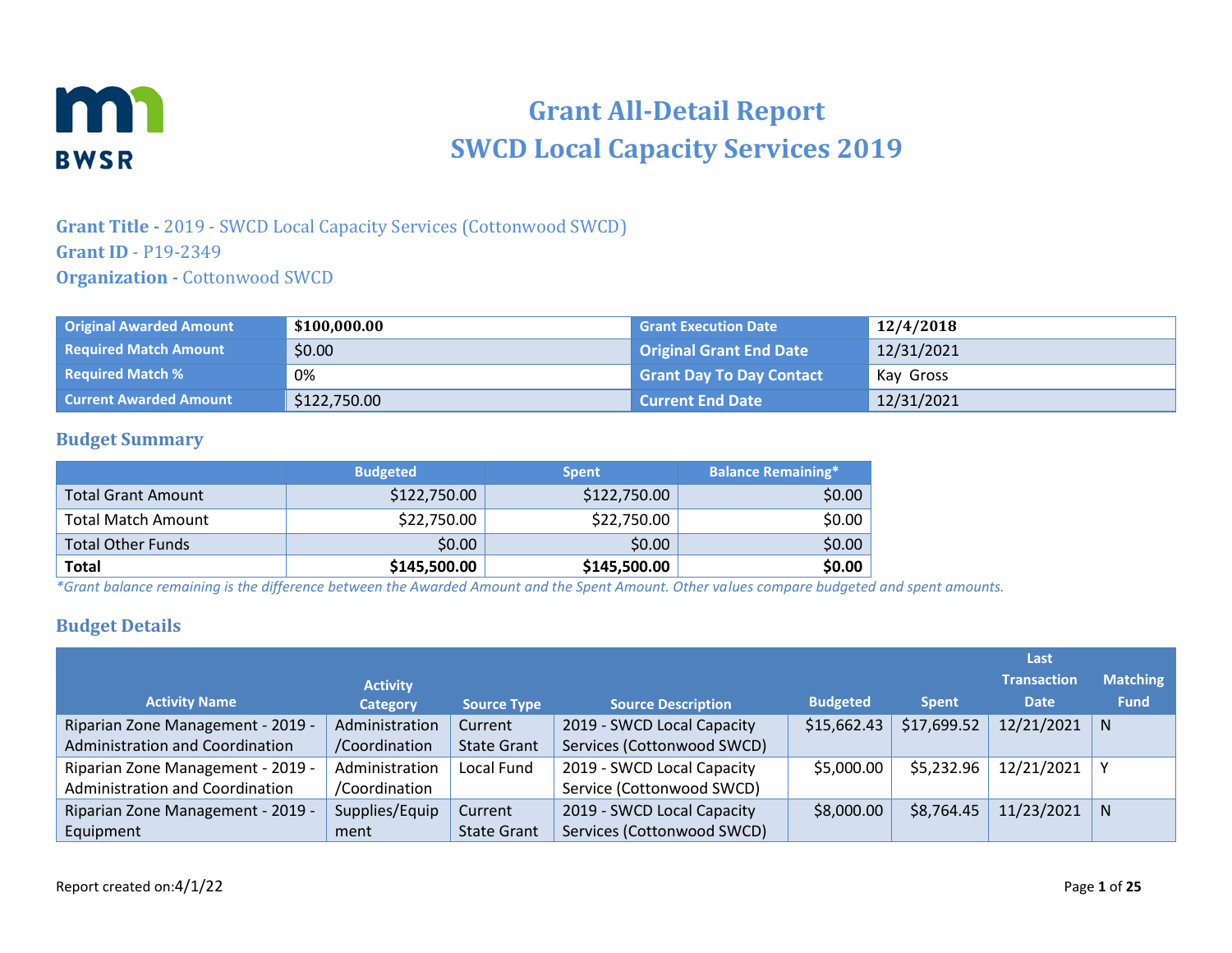|                                      |                       |                    |                            |                 |              | Last               |                 |
|--------------------------------------|-----------------------|--------------------|----------------------------|-----------------|--------------|--------------------|-----------------|
|                                      | <b>Activity</b>       |                    |                            |                 |              | <b>Transaction</b> | <b>Matching</b> |
| <b>Activity Name</b>                 | <b>Category</b>       | <b>Source Type</b> | <b>Source Description</b>  | <b>Budgeted</b> | <b>Spent</b> | <b>Date</b>        | <b>Fund</b>     |
| Riparian Zone Management - 2019 -    | Inventory/Map         | Current            | 2019 - SWCD Local Capacity | \$5,293.79      | \$5,293.79   | 12/31/2019         | N               |
| <b>GIS Specialist</b>                | ping                  | <b>State Grant</b> | Services (Cottonwood SWCD) |                 |              |                    |                 |
| Riparian Zone Management - 2019 -    | Inventory/Map         | Local Fund         | Cottonwood County - Match  | \$0.00          |              |                    | Y               |
| <b>GIS Specialist</b>                | ping                  |                    |                            |                 |              |                    |                 |
| Riparian Zone Management - 2019 -    | Administration        | Current            | 2019 - SWCD Local Capacity | \$15,000.00     | \$14,991.61  | 12/31/2021         | N               |
| <b>Programs Assistant</b>            | /Coordination         | State Grant        | Services (Cottonwood SWCD) |                 |              |                    |                 |
| Riparian Zone Management - 2019 -    | Technical/Engi        | Current            | 2019 - SWCD Local Capacity | \$15,146.95     | \$15,146.95  | 12/31/2020         | ${\sf N}$       |
| Resource Technician                  | neering               | <b>State Grant</b> | Services (Cottonwood SWCD) |                 |              |                    |                 |
|                                      | Assistance            |                    |                            |                 |              |                    |                 |
| Riparian Zone Management - 2019 -    | Project               | Current            | 2019 - SWCD Local Capacity | \$14,103.05     | \$13,573.78  | 12/31/2021         | N               |
| Staff                                | Development           | <b>State Grant</b> | Services (Cottonwood SWCD) |                 |              |                    |                 |
| Riparian Zone Management - 2019 -    | Project               | <b>Local Fund</b>  | 2019 - SWCD Local Capacity | \$6,375.00      | \$6,185.05   | 12/31/2021         | Υ               |
| <b>Staff</b>                         | Development           |                    | Services (Cottonwood SWCD) |                 |              |                    |                 |
| Soil Erosion - 2019 - GIS Specialist | Inventory/Map         | Current            | 2019 - SWCD Local Capacity | \$5,293.78      | \$5,293.78   | 12/31/2019         | N               |
|                                      | ping                  | <b>State Grant</b> | Services (Cottonwood SWCD) |                 |              |                    |                 |
| Soil Erosion - 2019 - GIS Specialist | Inventory/Map<br>ping | <b>Local Fund</b>  | Cottonwood County - Match  | \$0.00          |              |                    | Y               |
| Soil Erosion - 2019 - Programs       | Administration        | Current            | 2019 - SWCD Local Capacity | \$15,000.00     | \$14,970.01  | 12/31/2021         | N               |
| Assistant                            | /Coordination         | <b>State Grant</b> | Services (Cottonwood SWCD) |                 |              |                    |                 |
| Soil Erosion - 2019 - Staff          | Project               | Current            | 2019 - SWCD Local Capacity | \$14,859.35     | \$12,625.46  | 12/31/2021         | ${\sf N}$       |
|                                      | Development           | <b>State Grant</b> | Services (Cottonwood SWCD) |                 |              |                    |                 |
| Soil Erosion - 2019 - Staff          | Project               | Local Fund         | 2019 - SWCD Local Capacity | \$11,375.00     | \$11,331.99  | 12/31/2021         | Y               |
|                                      | Development           |                    | Services (Cottonwood SWCD) |                 |              |                    |                 |
| Soil Erosion - Resource Technician   | Technical/Engi        | Current            | 2019 - SWCD Local Capacity | \$14,390.65     | \$14,390.65  | 12/31/2020         | N               |
|                                      | neering               | <b>State Grant</b> | Services (Cottonwood SWCD) |                 |              |                    |                 |
|                                      | Assistance            |                    |                            |                 |              |                    |                 |

**Activity Details Summary**

| <b>Activity Details</b>             | <b>Total Action Count</b> | <b>Total Activity Mapped</b> |                  | <b>Proposed Size / Unit</b> | <b>Actual Size / Unit</b> |
|-------------------------------------|---------------------------|------------------------------|------------------|-----------------------------|---------------------------|
| <b>Proposed Activity Indicators</b> |                           |                              |                  |                             |                           |
| <b>Activity Name</b>                | <b>Indicator Name</b>     | <b>Value &amp; Units</b>     | <b>Waterbody</b> | <b>Calculation Tool</b>     | <b>Comments</b>           |
| <b>Final Indicators Summary</b>     |                           |                              |                  |                             |                           |
| <b>Indicator Name</b>               |                           | <b>Total Value</b>           | <b>Unit</b>      |                             |                           |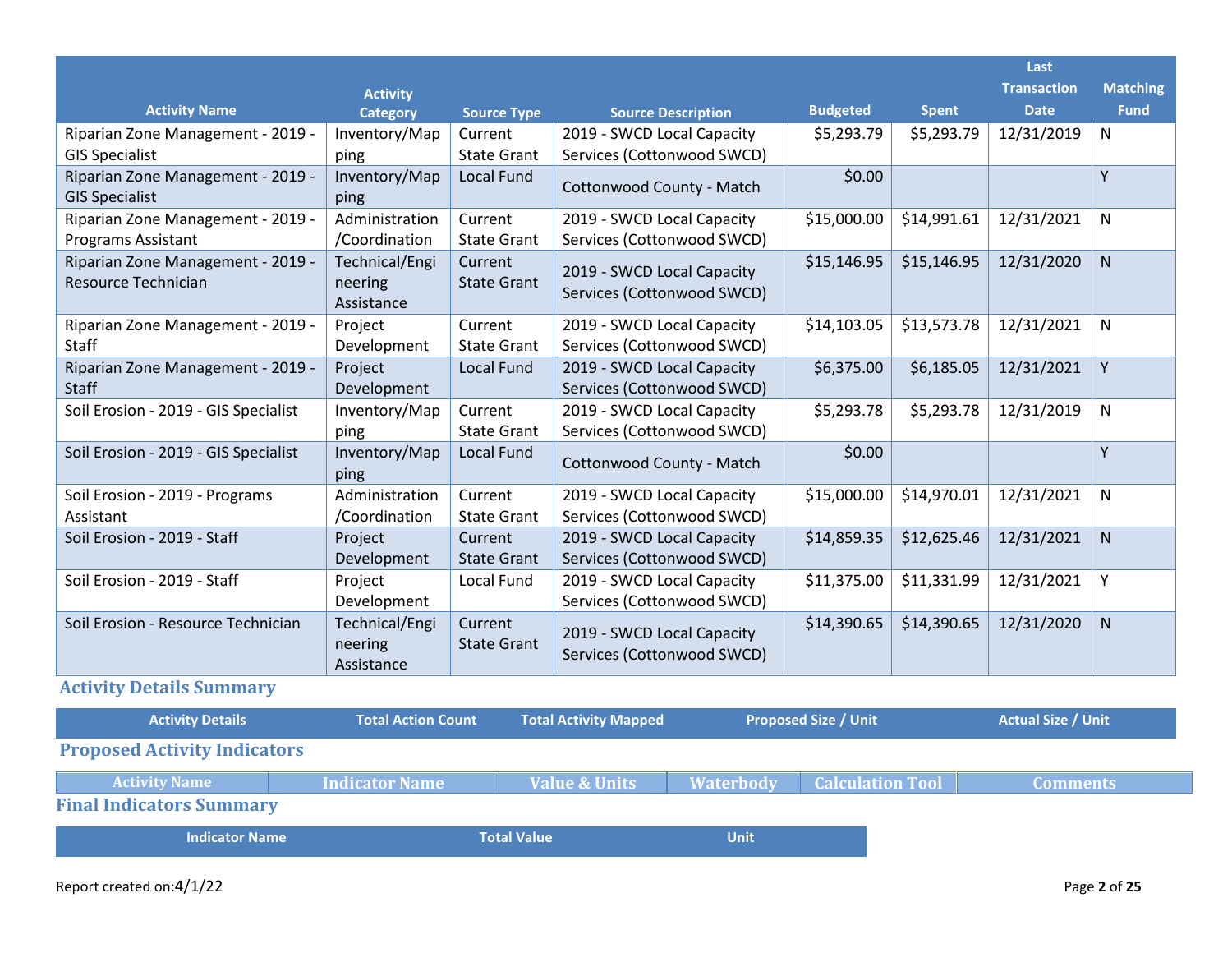|                             | Grant Activity - Riparian Zone Management - 2019 - Administration and Coordination                                                                                                                                                                                                                                                                                                                                                                                                                   |                 |           |  |  |
|-----------------------------|------------------------------------------------------------------------------------------------------------------------------------------------------------------------------------------------------------------------------------------------------------------------------------------------------------------------------------------------------------------------------------------------------------------------------------------------------------------------------------------------------|-----------------|-----------|--|--|
| <b>Description</b>          | With the addition of staff and duty distribution we would like to invest in training for three staff to attend the Public<br>Administration Training through MASWCD.<br>CAPACITY GRANT FUNDING: \$6,450.00<br>Cottonwood County Comprehensive Local Water Plan (Pg. 23)                                                                                                                                                                                                                              |                 |           |  |  |
|                             | Priority Concern 1. Improve Surface Water Quality<br>Goal 1: Prevent further degradation of stream and lake water quality in Cottonwood County<br>Objective 1.a: Protect Soil from Erosion and Prevent Agricultural Runoff.<br>1.a-1: Assist with coordination and funding of environmental education events for the students of Cottonwood County.<br>These include (but not limited to) Children's Water Festival, Environmental Fair, Fifth Grade Conservation Day, 4th Grade<br>Water Awareness. |                 |           |  |  |
|                             | 1.a-2: Educate landowners on lakeshore and streambank stabilization practices.<br>1.a-3: Promote the use of buffer strips along ditches, streams and lakes within Cottonwood County utilizing available<br>conservation programs and practices.<br>1.a-4: Promote conservation practices and programs to landowners in Cottonwood County. These include State Cost-Share,<br>RIM, RIM/WRP, CRP, EQIP, CSP and others.                                                                                |                 |           |  |  |
| <b>Category</b>             | ADMINISTRATION/COORDINATION                                                                                                                                                                                                                                                                                                                                                                                                                                                                          |                 |           |  |  |
| <b>Start Date</b>           | 4-Dec-18                                                                                                                                                                                                                                                                                                                                                                                                                                                                                             | <b>End Date</b> | 31-Dec-21 |  |  |
| <b>Has Rates and Hours?</b> | No.                                                                                                                                                                                                                                                                                                                                                                                                                                                                                                  |                 |           |  |  |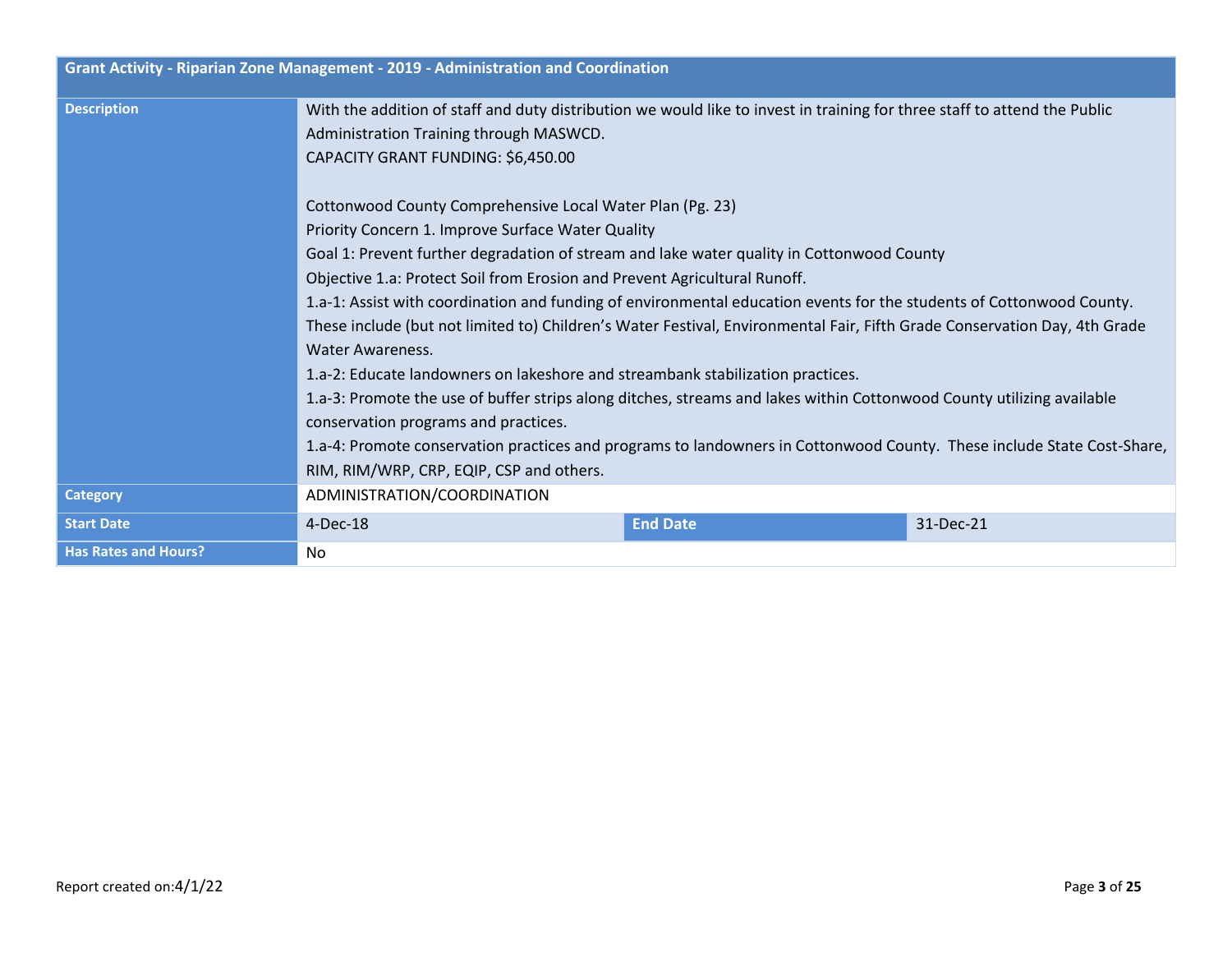#### **Actual Results** January - December 2019

Three staff attended MASWCD sponsored Administrative Training Cohort - Administrator, Administrative Program Assistant and the Farm Bill/Program Technician.

Total - \$6,450.00

#### April 2020:

The Cottonwood Soil and Water Conservation District is requesting a work plan change for FY19 District Capacity Service Grant P-19-2349 – \$122,750, which expired December 31, 2021.

The reason for the work plan change reflects on the GIS position collaboration with Cottonwood County. As directed by the Cottonwood County Commissioners they were only requesting funding from the District Capacity to pay for the SWCD portion of the GIS position. The other funding from the State is to be used by the SWCD for our continued conservation work.

Administration and Coordination:

Funding will be used for the completion of the FY2017, 2018 and 2019 audits for the Cottonwood SWCD. Total State Funds: \$9,212.43 Total Match Funds: \$5,000.00

January - December 2020 July - CliftonLarsonAllen - Client Support - \$187.50; 2017 Audit - \$3,500.00 and 2018 Audit - \$250.00 Total - \$3,937.50 August - CliftonLarsonAllen - 2018 Audit - 1,312.50 October - CliftonLarsonAllen - 2018 Audit - \$1,050.00 Total Expenses - \$6,300.00

February 2021 Requested adding payment 2019 and 2020 Audits. January - December 2021 Audit Expenses: \$4,949.52 January - \$2,625.00 - CliftonLarsonAllen - 2019 Audit February - \$287.43 - CliftonLarsonAllen - 2019 Audit December - \$2,037.09 - Peterson Company LTD - Audit and Additional Costs - 2020

MATCH FUNDING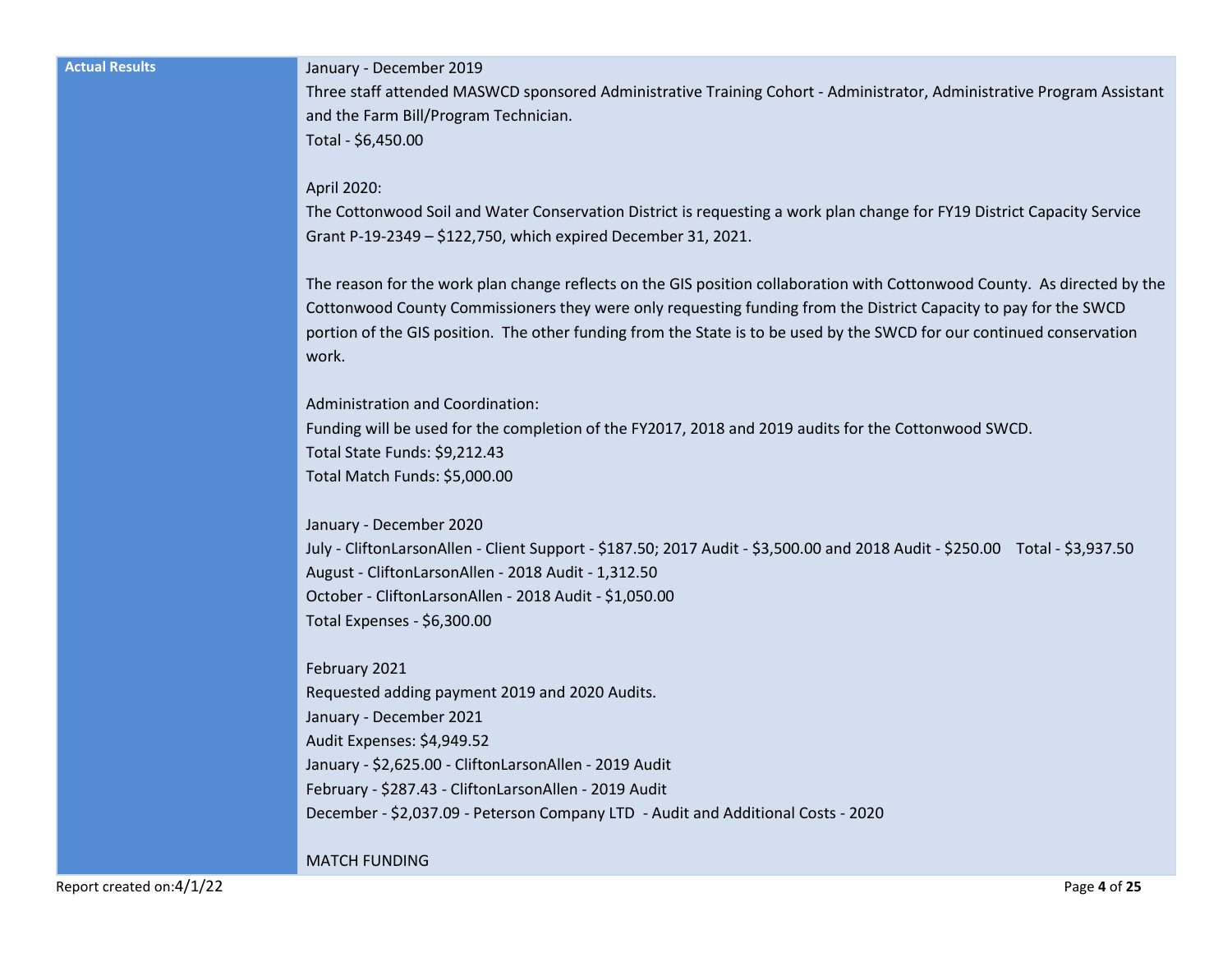|                             | January - December 2021                                                                                                                                       |                                                                                           |           |  |  |  |  |
|-----------------------------|---------------------------------------------------------------------------------------------------------------------------------------------------------------|-------------------------------------------------------------------------------------------|-----------|--|--|--|--|
|                             | February - \$2,337.57 - CliftonLarsonAllen - 2019 Audit                                                                                                       |                                                                                           |           |  |  |  |  |
|                             | April - \$1,050.00 - CliftonLarsonAllen - 2019 Audit                                                                                                          |                                                                                           |           |  |  |  |  |
|                             |                                                                                                                                                               | October - \$525.00 - CliftonLarsonAllen - 2019 Audit Reconciliation with Peterson Company |           |  |  |  |  |
|                             |                                                                                                                                                               | December - \$1,320.39 - Peterson Company LTD - Audit and Additional Costs - 2020          |           |  |  |  |  |
|                             |                                                                                                                                                               |                                                                                           |           |  |  |  |  |
|                             |                                                                                                                                                               |                                                                                           |           |  |  |  |  |
|                             | <b>Grant Activity - Riparian Zone Management - 2019 - Equipment</b>                                                                                           |                                                                                           |           |  |  |  |  |
| <b>Description</b>          | During 2019 the Cottonwood SWCD and County Land Mgmt Office will be moving to a new location. With that move the                                              |                                                                                           |           |  |  |  |  |
|                             | District will be looking to equip the new conference room with media and meeting space furniture including but not limited                                    |                                                                                           |           |  |  |  |  |
|                             | to tables, chairs, dedicated laptop for media usage. Also the move may lend to the purchase of other furniture, file                                          |                                                                                           |           |  |  |  |  |
|                             | cabinets and updating computers, if deemed necessary.                                                                                                         |                                                                                           |           |  |  |  |  |
|                             | RIPARIAN MANAGEMENT CAPACITY GRANT FUNDS: \$8,000.00                                                                                                          |                                                                                           |           |  |  |  |  |
|                             |                                                                                                                                                               |                                                                                           |           |  |  |  |  |
|                             | Cottonwood County Comprehensive Local Water Plan (Pg. 23)                                                                                                     |                                                                                           |           |  |  |  |  |
|                             | Priority Concern 1. Improve Surface Water Quality                                                                                                             |                                                                                           |           |  |  |  |  |
|                             | Goal 1: Prevent further degradation of stream and lake water quality in Cottonwood County                                                                     |                                                                                           |           |  |  |  |  |
|                             | Objective 1.a: Protect Soil from Erosion and Prevent Agricultural Runoff.                                                                                     |                                                                                           |           |  |  |  |  |
|                             | 1.a-1: Assist with coordination and funding of environmental education events for the students of Cottonwood County.                                          |                                                                                           |           |  |  |  |  |
|                             | These include (but not limited to) Children's Water Festival, Environmental Fair, Fifth Grade Conservation Day, 4th Grade                                     |                                                                                           |           |  |  |  |  |
|                             | <b>Water Awareness.</b>                                                                                                                                       |                                                                                           |           |  |  |  |  |
|                             | 1.a-2: Educate landowners on lakeshore and streambank stabilization practices.                                                                                |                                                                                           |           |  |  |  |  |
|                             |                                                                                                                                                               |                                                                                           |           |  |  |  |  |
|                             | 1.a-3: Promote the use of buffer strips along ditches, streams and lakes within Cottonwood County utilizing available<br>conservation programs and practices. |                                                                                           |           |  |  |  |  |
|                             | 1.a-4: Promote conservation practices and programs to landowners in Cottonwood County. These include State Cost-Share,                                        |                                                                                           |           |  |  |  |  |
|                             | RIM, RIM/WRP, CRP, EQIP, CSP and others.                                                                                                                      |                                                                                           |           |  |  |  |  |
| <b>Category</b>             |                                                                                                                                                               |                                                                                           |           |  |  |  |  |
|                             | SUPPLIES/EQUIPMENT                                                                                                                                            |                                                                                           |           |  |  |  |  |
| <b>Start Date</b>           | 4-Dec-18                                                                                                                                                      | <b>End Date</b>                                                                           | 31-Dec-21 |  |  |  |  |
| <b>Has Rates and Hours?</b> | No                                                                                                                                                            |                                                                                           |           |  |  |  |  |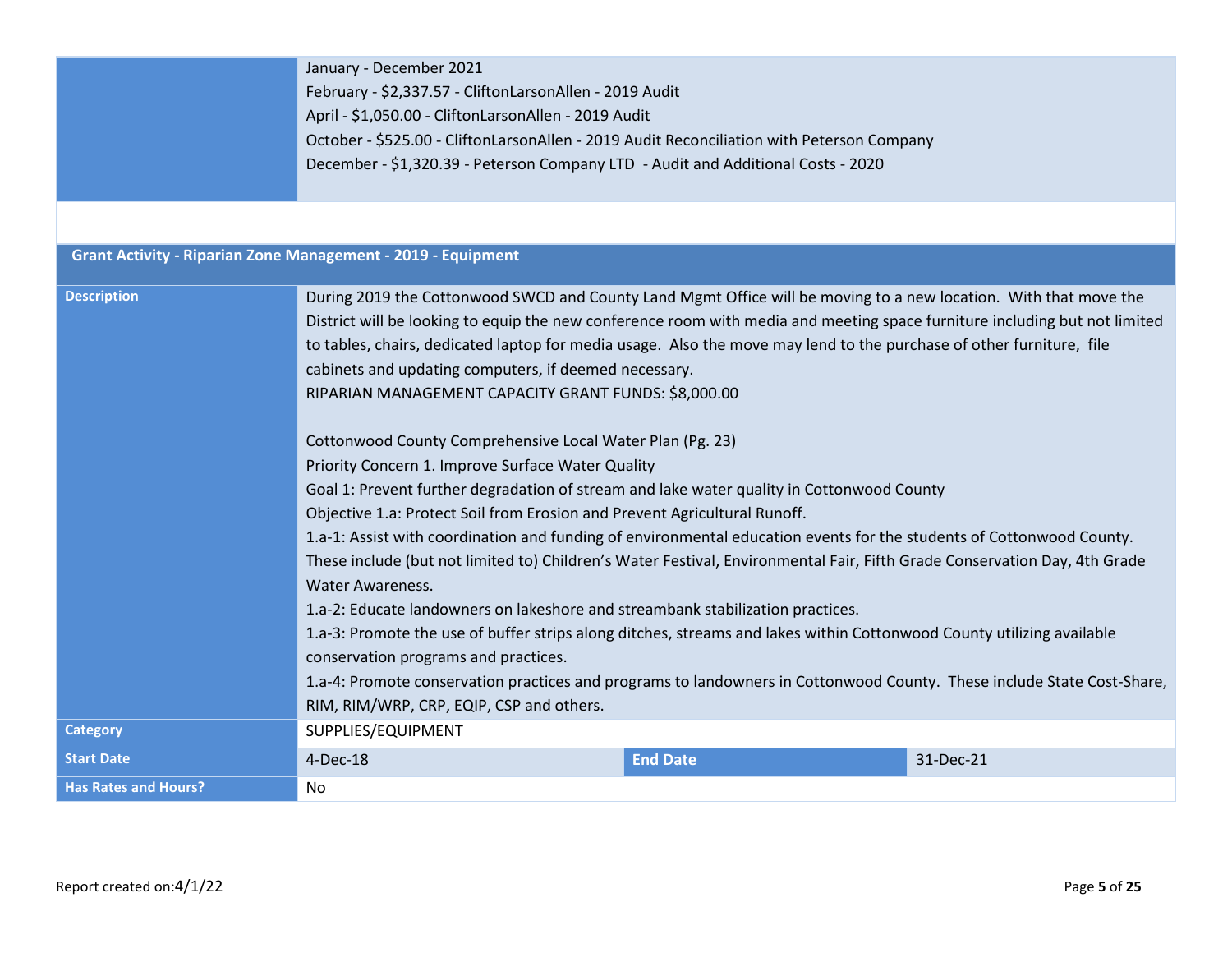| <b>Actual Results</b> | January - December 2020                                                      |
|-----------------------|------------------------------------------------------------------------------|
|                       | Microsoft Licenses - 7 staff = $$2,443.00$                                   |
|                       | Turning Point Membership Renewal - \$266.18                                  |
|                       | (Shared between District Capacity FY18 - Total \$799.00). Total - \$2,709.18 |
|                       |                                                                              |
|                       | January - December 2021                                                      |
|                       | September - \$999.00                                                         |
|                       | Redwing Turning Point Software Update and Subscription Accounting Software   |
|                       | November - \$5,056.27                                                        |
|                       | Marco - Copier Contract Base and Overages - \$1,067.83                       |
|                       | Adobe Licenses (4) - \$238.44                                                |
|                       | ESRI - Software Maintenance Agreement with Cottonwood County - \$3,750.00    |
|                       |                                                                              |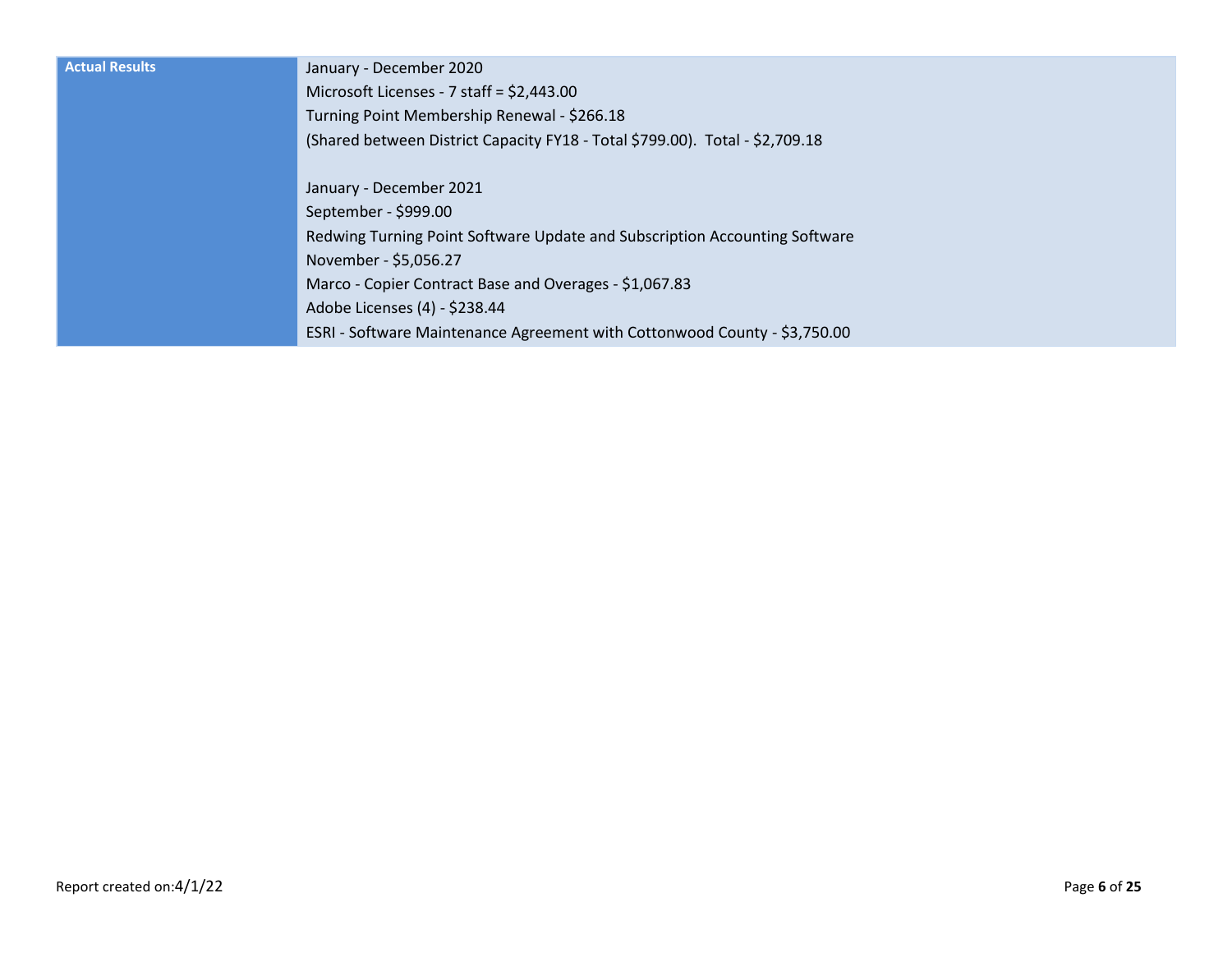|                    | Grant Activity - Riparian Zone Management - 2019 - GIS Specialist                                                      |                 |           |  |  |  |
|--------------------|------------------------------------------------------------------------------------------------------------------------|-----------------|-----------|--|--|--|
| <b>Description</b> | Cottonwood County and the Cottonwood SWCD hired a GIS Specialist to be used 50/50 by each entity. The County           |                 |           |  |  |  |
|                    | Commissioners approved the additional allocation of \$22,750 to the Cottonwood SWCD to provide matching funds to be    |                 |           |  |  |  |
|                    | used to secure this position and use remaining funds for buffer cost-share. Until now there has been no consistent GIS |                 |           |  |  |  |
|                    | work being completed for Cottonwood County.                                                                            |                 |           |  |  |  |
|                    | The position will be housed in the Cottonwood SWCD and County Land Management Office and overseen by the               |                 |           |  |  |  |
|                    | Cottonwood SWCD Administrator.                                                                                         |                 |           |  |  |  |
|                    | The scope of this position at the SWCD and County Land Management Office will be to completed GIS work for the SSTS,   |                 |           |  |  |  |
|                    | Feedlot, WCA, Local Water Plan, RIM/CREP Programs; along with Riparian and Soil Erosion information to help with       |                 |           |  |  |  |
|                    | targeting areas of high concern.                                                                                       |                 |           |  |  |  |
|                    | MINUTES HAVE BEEN ATTACHED THROUGH ELINK.                                                                              |                 |           |  |  |  |
|                    | Wages, benefits, insurance, supplies, training, mileage and rent are included for this position.                       |                 |           |  |  |  |
|                    | Wages, benefits and insurance will be computed through a calculated hourly rate.                                       |                 |           |  |  |  |
|                    | Supplies, training, mileage and rent will be separate because they are through the SWCD.                               |                 |           |  |  |  |
|                    | The District will contribute up to half-time with the County paying for the remaining position.                        |                 |           |  |  |  |
|                    | FULL TIME: 2088 x \$38.78 = \$80,972.64                                                                                |                 |           |  |  |  |
|                    | HALF TIME: \$40,486.32                                                                                                 |                 |           |  |  |  |
|                    | RIPARIAN MANAGEMENT CAPACITY GRANT FUNDS: \$9,900.00                                                                   |                 |           |  |  |  |
|                    | SOIL EROSION CAPACITY GRANT FUNDS: \$9,900.00                                                                          |                 |           |  |  |  |
|                    | RIPARIAN MANAGEMENT MATCH FUNDS: \$11.375.00 (Cottonwood County)                                                       |                 |           |  |  |  |
|                    | SOIL EROSION MATCH FUNDS: \$11,375.00(Cottonwood County)                                                               |                 |           |  |  |  |
|                    | Cottonwood County Comprehensive Local Water Plan (Pgs. 32, 41, and 51 - By Watershed)                                  |                 |           |  |  |  |
|                    | Priority Concern 1. Improve Surface Water Quality                                                                      |                 |           |  |  |  |
|                    | Goal 1: Prevent further degradation of stream and lake water quality in Cottonwood County                              |                 |           |  |  |  |
|                    | Objective 1.c: Address TMDL Impaired Waters.                                                                           |                 |           |  |  |  |
|                    | 1.c.1: Provide public information on water quality.                                                                    |                 |           |  |  |  |
| <b>Category</b>    | INVENTORY/MAPPING                                                                                                      |                 |           |  |  |  |
| <b>Start Date</b>  | 4-Dec-18                                                                                                               | <b>End Date</b> | 31-Dec-21 |  |  |  |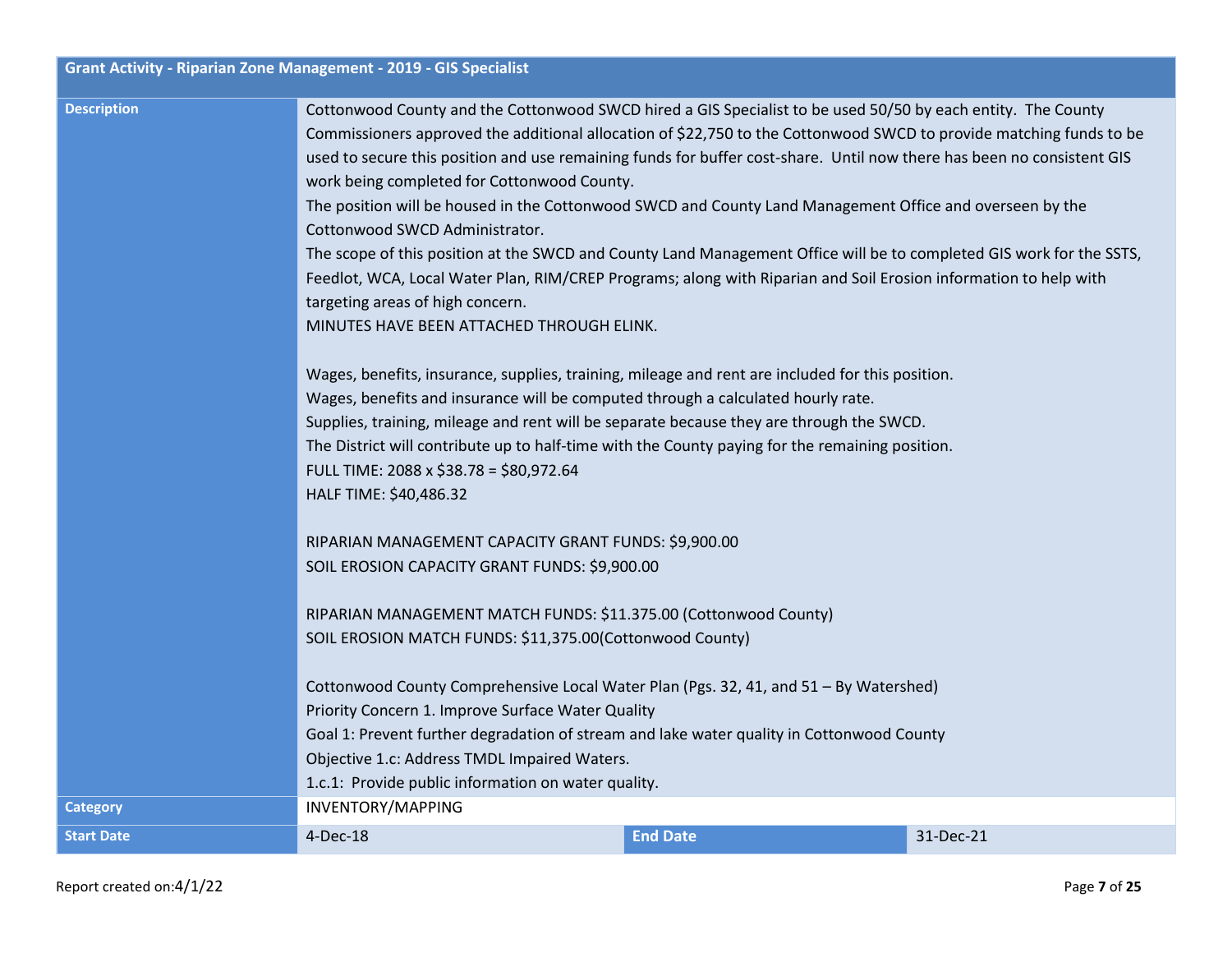| <b>Has Rates and Hours?</b> | <b>Yes</b>                                                                                                                |
|-----------------------------|---------------------------------------------------------------------------------------------------------------------------|
| <b>Actual Results</b>       | January - December 2019                                                                                                   |
|                             | The GIS Specialist left the position in June of 2019.                                                                     |
|                             |                                                                                                                           |
|                             | Hours - March - June 2019                                                                                                 |
|                             | Riparian Mgmt.                                                                                                            |
|                             | GIS Specialist - 168.75 hours @ \$26.14 = \$4,411.13                                                                      |
|                             | Insurance - Life/Health - \$882.66                                                                                        |
|                             | Total - \$5,293.79                                                                                                        |
|                             |                                                                                                                           |
|                             | Soil Loss                                                                                                                 |
|                             | GIS Specialist - 168.75 hours @ \$26.14 = \$4,411.12 (Rounding)<br>Insurance - Life/Health - \$882.66                     |
|                             | Total - \$5,293.78                                                                                                        |
|                             |                                                                                                                           |
|                             | April 2020:                                                                                                               |
|                             | The Cottonwood Soil and Water Conservation District is requesting a work plan change for FY19 District Capacity Service   |
|                             | Grant P-19-2349 - \$122,750, which expired December 31, 2021.                                                             |
|                             |                                                                                                                           |
|                             | The reason for the work plan change reflects on the GIS position collaboration with Cottonwood County. As directed by the |
|                             | Cottonwood County Commissioners they were only requesting funding from the District Capacity to pay for the SWCD          |
|                             | portion of the GIS position. The other funding from the State is to be used by the SWCD for our continued conservation    |
|                             | work.                                                                                                                     |
|                             |                                                                                                                           |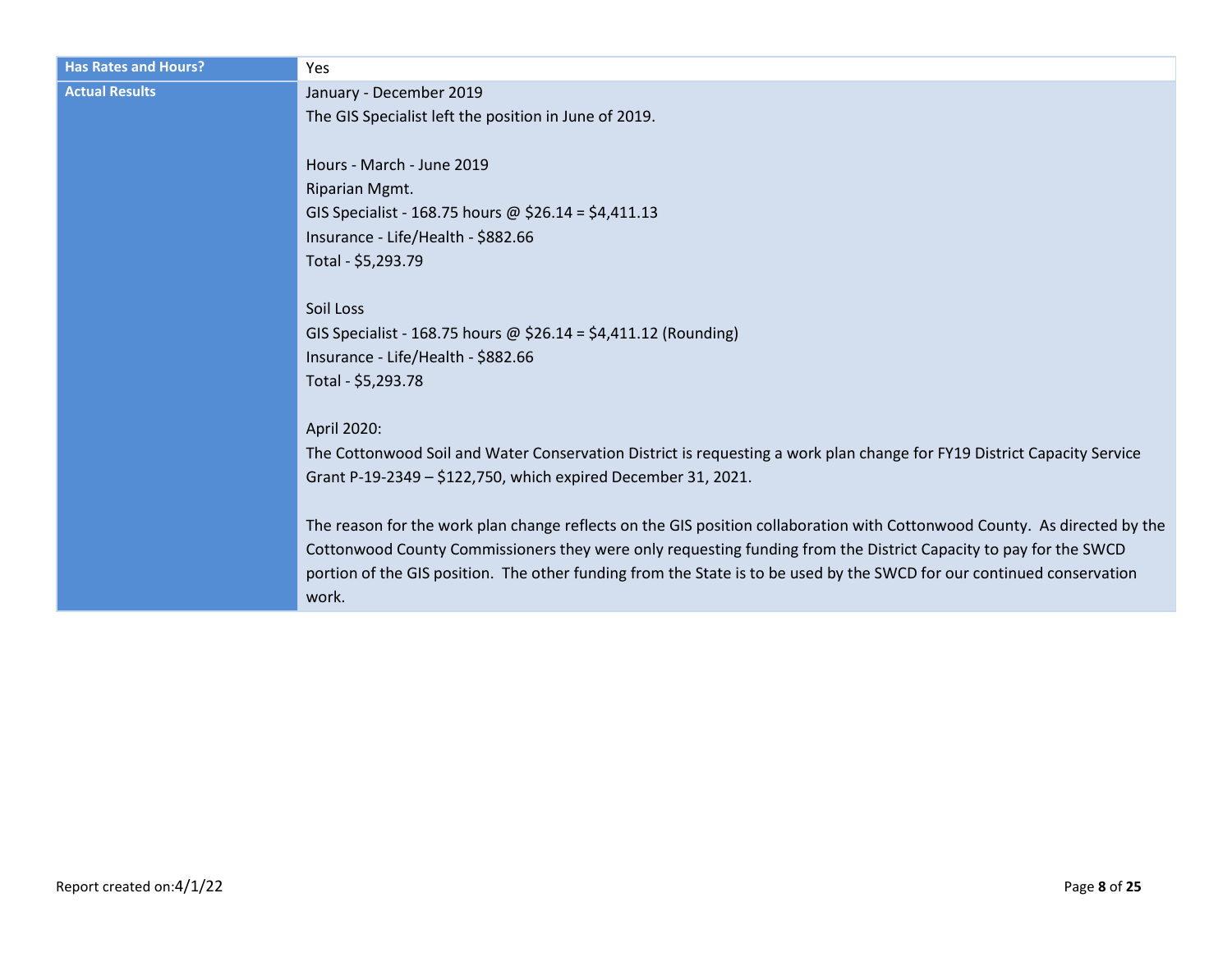|                             | <b>Grant Activity - Riparian Zone Management - 2019 - Programs Assistant</b>                                                                                                                                                                                                                                                                                                                                                                                                                                                                                                                                                                                                                                                                                                                                                                                                                                                                                                               |                 |           |  |  |
|-----------------------------|--------------------------------------------------------------------------------------------------------------------------------------------------------------------------------------------------------------------------------------------------------------------------------------------------------------------------------------------------------------------------------------------------------------------------------------------------------------------------------------------------------------------------------------------------------------------------------------------------------------------------------------------------------------------------------------------------------------------------------------------------------------------------------------------------------------------------------------------------------------------------------------------------------------------------------------------------------------------------------------------|-----------------|-----------|--|--|
| <b>Description</b>          | The Cottonwood SWCD hired an Administrative Programs Assistant starting in 2019. This position will work all programs<br>through the SWCD and through our Provision of Services Contract for Cottonwood County. Duties will include but not<br>limited to information education including Children's Water Festival, Fair, Environmental Fair; circulation advertising and<br>newsletters for various programs; rainfall monitoring program; Elink Reporting for programs. This position will allow<br>existing staff to focus on customer requests for Buffers, CREP, Feedlots, SSTS, LWP, TSA and GERBA activities.<br>Category reflects project support activities which will directly support the goals and outcomes of our office and the Local<br>Water Plan.<br>CAPACITY GRANT FUNDING: \$15,000.00                                                                                                                                                                                 |                 |           |  |  |
|                             | Cottonwood County Comprehensive Local Water Plan (Pg. 23)<br>Priority Concern 1. Improve Surface Water Quality<br>Goal 1: Prevent further degradation of stream and lake water quality in Cottonwood County<br>Objective 1.a: Protect Soil from Erosion and Prevent Agricultural Runoff.<br>1.a-1: Assist with coordination and funding of environmental education events for the students of Cottonwood County.<br>These include (but not limited to) Children's Water Festival, Environmental Fair, Fifth Grade Conservation Day, 4th Grade<br>Water Awareness.<br>1.a-2: Educate landowners on lakeshore and streambank stabilization practices.<br>1.a-3: Promote the use of buffer strips along ditches, streams and lakes within Cottonwood County utilizing available<br>conservation programs and practices.<br>1.a-4: Promote conservation practices and programs to landowners in Cottonwood County. These include State Cost-Share,<br>RIM, RIM/WRP, CRP, EQIP, CSP and others. |                 |           |  |  |
| <b>Category</b>             | ADMINISTRATION/COORDINATION                                                                                                                                                                                                                                                                                                                                                                                                                                                                                                                                                                                                                                                                                                                                                                                                                                                                                                                                                                |                 |           |  |  |
| <b>Start Date</b>           | 4-Dec-18                                                                                                                                                                                                                                                                                                                                                                                                                                                                                                                                                                                                                                                                                                                                                                                                                                                                                                                                                                                   | <b>End Date</b> | 31-Dec-21 |  |  |
| <b>Has Rates and Hours?</b> | Yes                                                                                                                                                                                                                                                                                                                                                                                                                                                                                                                                                                                                                                                                                                                                                                                                                                                                                                                                                                                        |                 |           |  |  |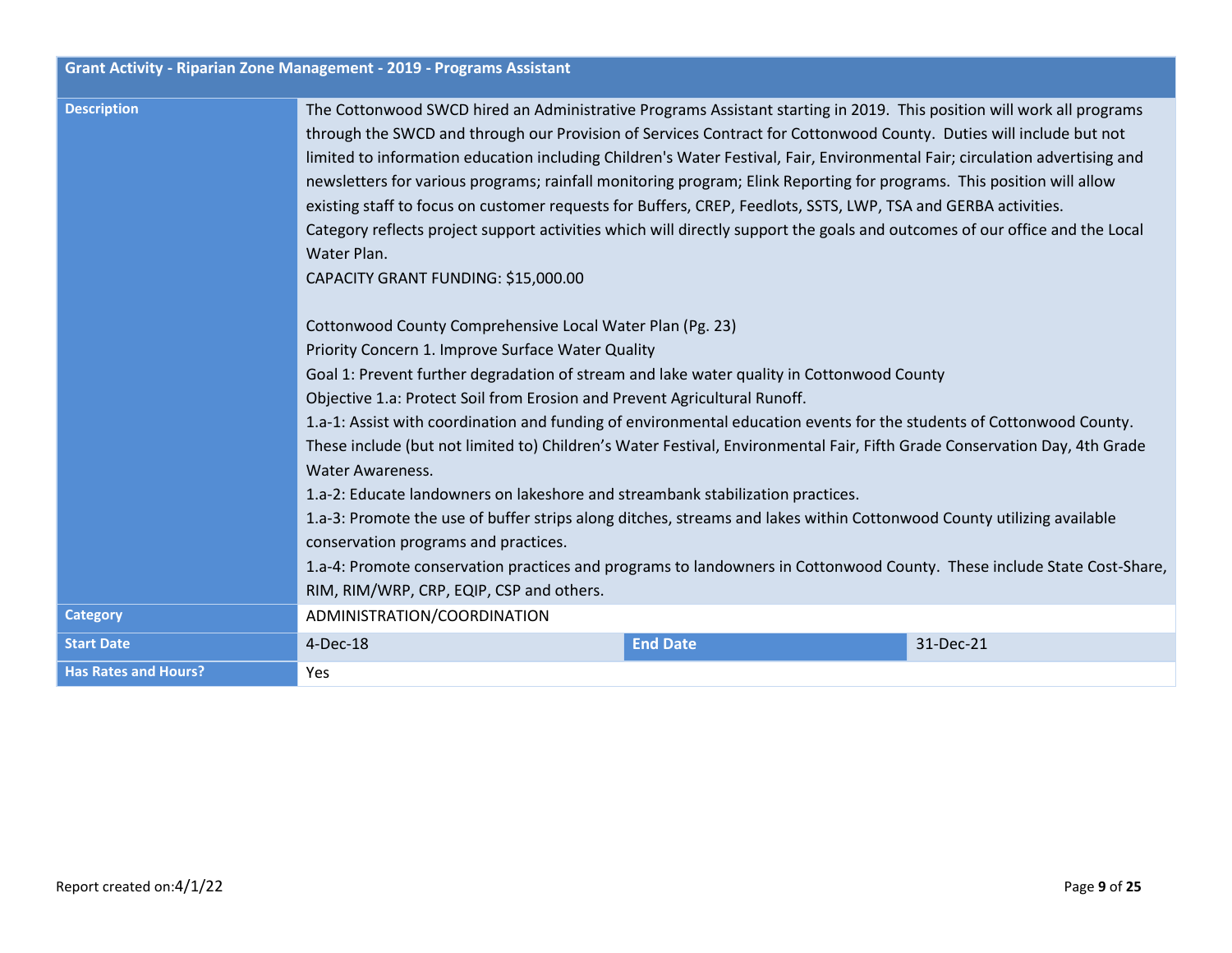| <b>Actual Results</b> | January - December 2020                            |
|-----------------------|----------------------------------------------------|
|                       | Program Assistant                                  |
|                       | 349.75 hrs @ \$38.15 = \$13,342.97                 |
|                       | 130.5 hrs @ \$38.15 = \$4,978.58                   |
|                       | 251.75 hrs @ \$38.46 = \$9,682.31                  |
|                       | Total - \$28,003.86                                |
|                       | Riparian - \$13,342.97                             |
|                       | Soil Loss - \$14,660.89                            |
|                       |                                                    |
|                       | January - December 2021                            |
|                       | Program Assistant - 32 hrs. @ \$51.52 = \$1,648.64 |
|                       | TOTAL Riparian - \$1,648.64                        |
|                       |                                                    |
|                       | Program Assistant - 6 hrs. @ \$51.52 = \$309.12    |
|                       | TOTAL Soil Loss - \$309.12                         |
|                       |                                                    |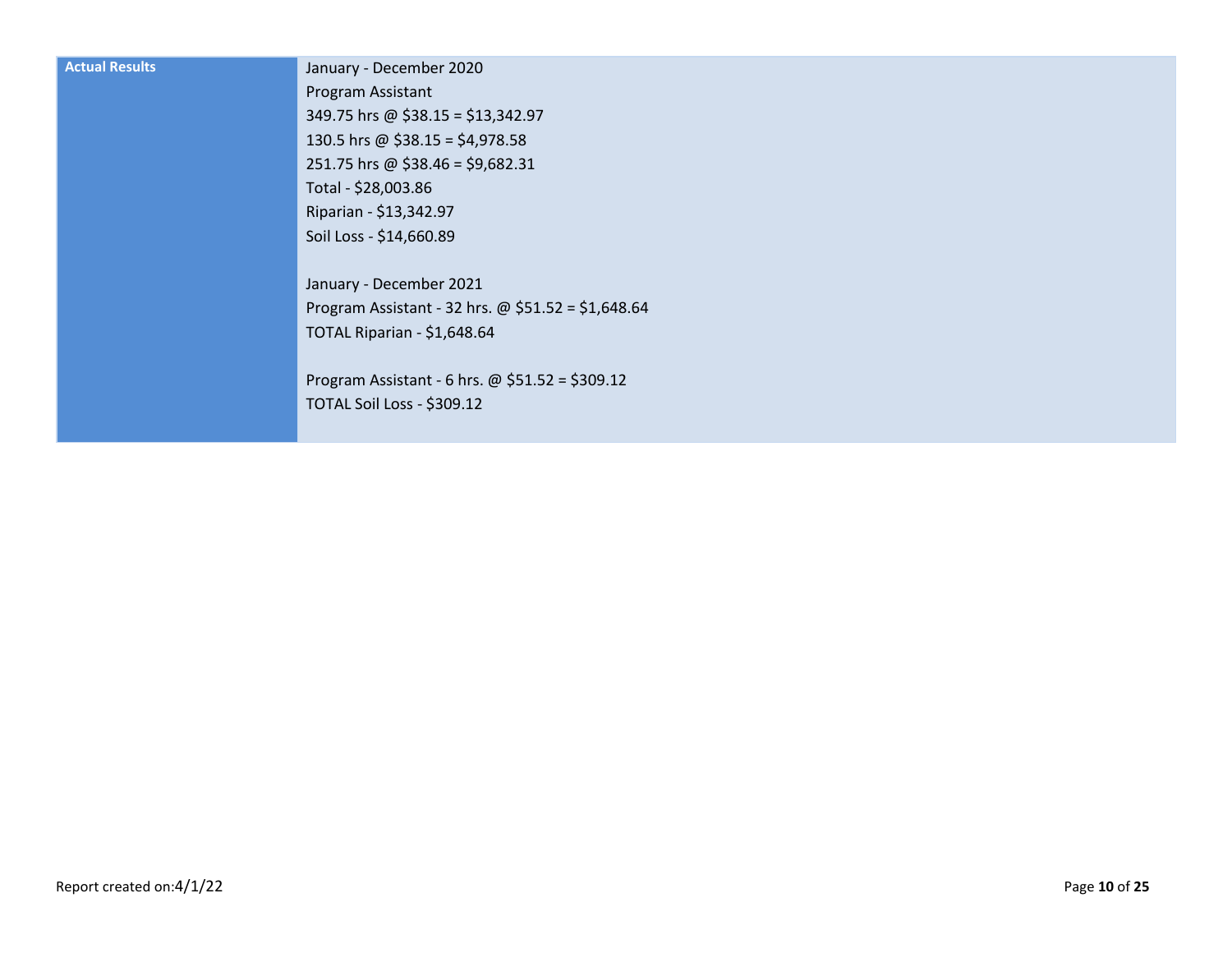| Grant Activity - Riparian Zone Management - 2019 - Resource Technician |                                                                                                                                                                                                                                                                                                                                                                                                                                                                                                                                                                                                                                                                                                                                                                                                                                                                                                                                                                                                                                                                                                                                                                                                                                                                                                                                                                                               |                 |           |
|------------------------------------------------------------------------|-----------------------------------------------------------------------------------------------------------------------------------------------------------------------------------------------------------------------------------------------------------------------------------------------------------------------------------------------------------------------------------------------------------------------------------------------------------------------------------------------------------------------------------------------------------------------------------------------------------------------------------------------------------------------------------------------------------------------------------------------------------------------------------------------------------------------------------------------------------------------------------------------------------------------------------------------------------------------------------------------------------------------------------------------------------------------------------------------------------------------------------------------------------------------------------------------------------------------------------------------------------------------------------------------------------------------------------------------------------------------------------------------|-----------------|-----------|
| <b>Description</b>                                                     | The District Resource Technician works directly with landowners to help identify their resource concerns and work to<br>implement conservation practices. Position focus will include targeting of resource concerns, implementation of<br>conservation practices, Wetland Conservation Act and other resource programs as deemed necessary.<br>The District is working towards increasing our technical capacity and bmp workload. This position will work towards the<br>installation of more grass waterways (7,260 ft - 5 acres), sediment control basins (5 no.), terraces (3 no.) with a special<br>emphasis on cover crops (200 acres) and assisting with the Buffer Initiative.<br>In the Riparian Management Zone assistance to landowners will include buffers, filter strips, native tree plantings, pasture<br>management and structural practices to help stabilize targeted riparian areas.<br>CAPACITY GRANT OBLIGATION: \$25,000.00<br>Cottonwood County Comprehensive Local Water Plan (Pg. 29)<br>Priority Concern 1. Improve Surface Water Quality<br>Goal 1: Prevent further degradation of stream and lake water quality in Cottonwood County<br>Objective 1.d: Address TMDL Impaired Waters.<br>1.d.3; 1.c.5; 1.c.7; and 1.d.9 Work with the TMDL Implementation Plan for the watershed and hiring technical staff to<br>promote conservation efforts in the watershed. |                 |           |
| <b>Category</b>                                                        | TECHNICAL/ENGINEERING ASSISTANCE                                                                                                                                                                                                                                                                                                                                                                                                                                                                                                                                                                                                                                                                                                                                                                                                                                                                                                                                                                                                                                                                                                                                                                                                                                                                                                                                                              |                 |           |
| <b>Start Date</b>                                                      | $4-Dec-18$                                                                                                                                                                                                                                                                                                                                                                                                                                                                                                                                                                                                                                                                                                                                                                                                                                                                                                                                                                                                                                                                                                                                                                                                                                                                                                                                                                                    | <b>End Date</b> | 31-Dec-21 |
| <b>Has Rates and Hours?</b>                                            | Yes                                                                                                                                                                                                                                                                                                                                                                                                                                                                                                                                                                                                                                                                                                                                                                                                                                                                                                                                                                                                                                                                                                                                                                                                                                                                                                                                                                                           |                 |           |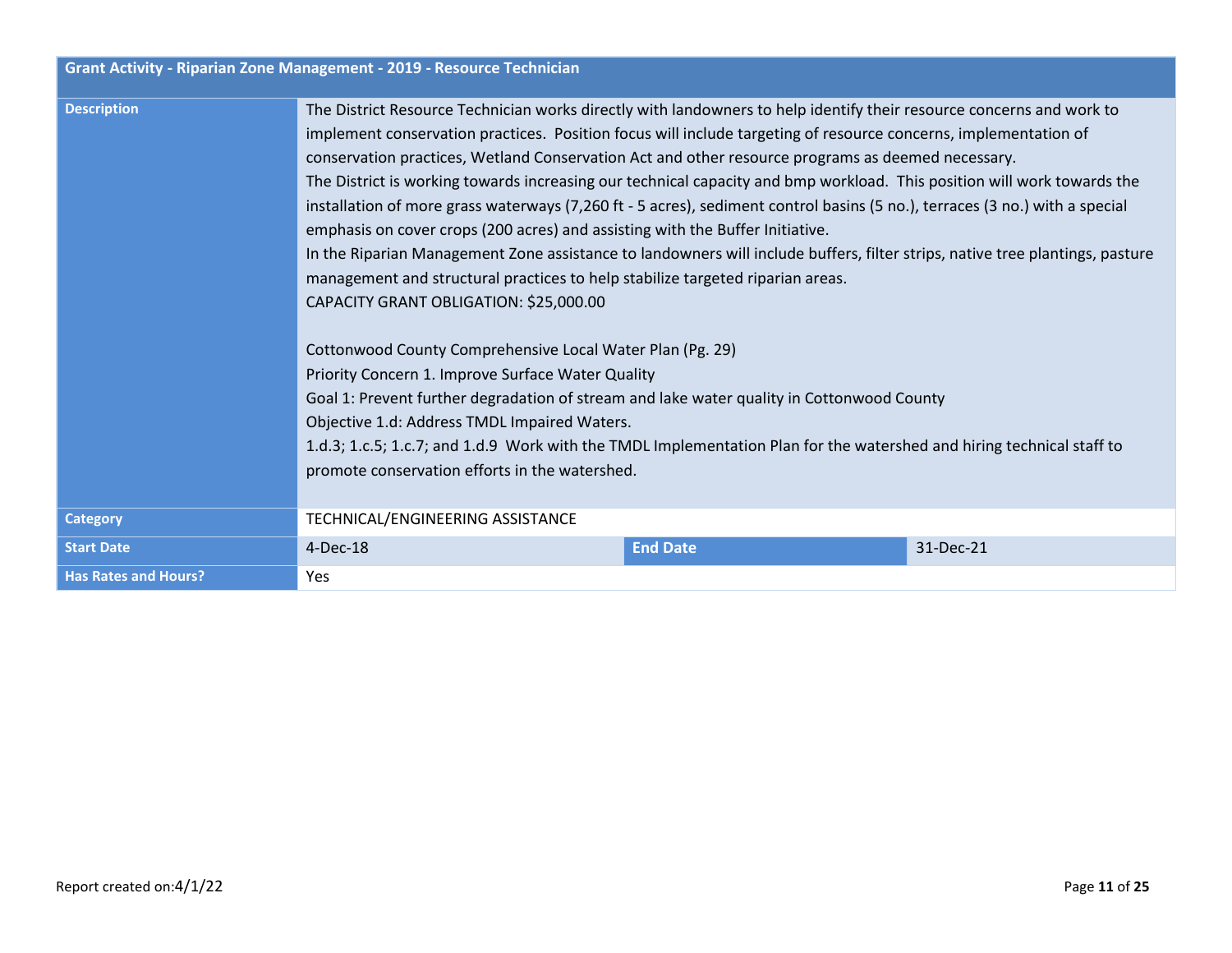| <b>Actual Results</b> |
|-----------------------|
|                       |

#### **Actual Results** January - December 2019

Riparian Mgmt. Resource Technician - 137.5 hours @ \$33.88 = \$4,658.50 Total - \$4,658.50

Soil Loss Resource Technician - 137.5 hours @ \$33.88 = \$4,658.50 Total - \$4,658.50

January - December 2020 Resource Tech - 152 hrs @ \$36.15 = \$5,494.80 Resource Tech - 137 hrs @ \$36.45 = \$4,993.65 Resource Tech - 267 hrs @ \$36.45 = \$9,732.15 Total - \$20,220.60 Riparian - \$10,488.45 Soil Loss - \$9,732.15

February 2021

Moved funding from Resource Technician to Staff in both Riparian and Soil Erosion do to change in staffing. Riparian Budgeted Amount (Staff) - \$14,103.50 Soil Budgeted Amount (Staff) - \$14,859.35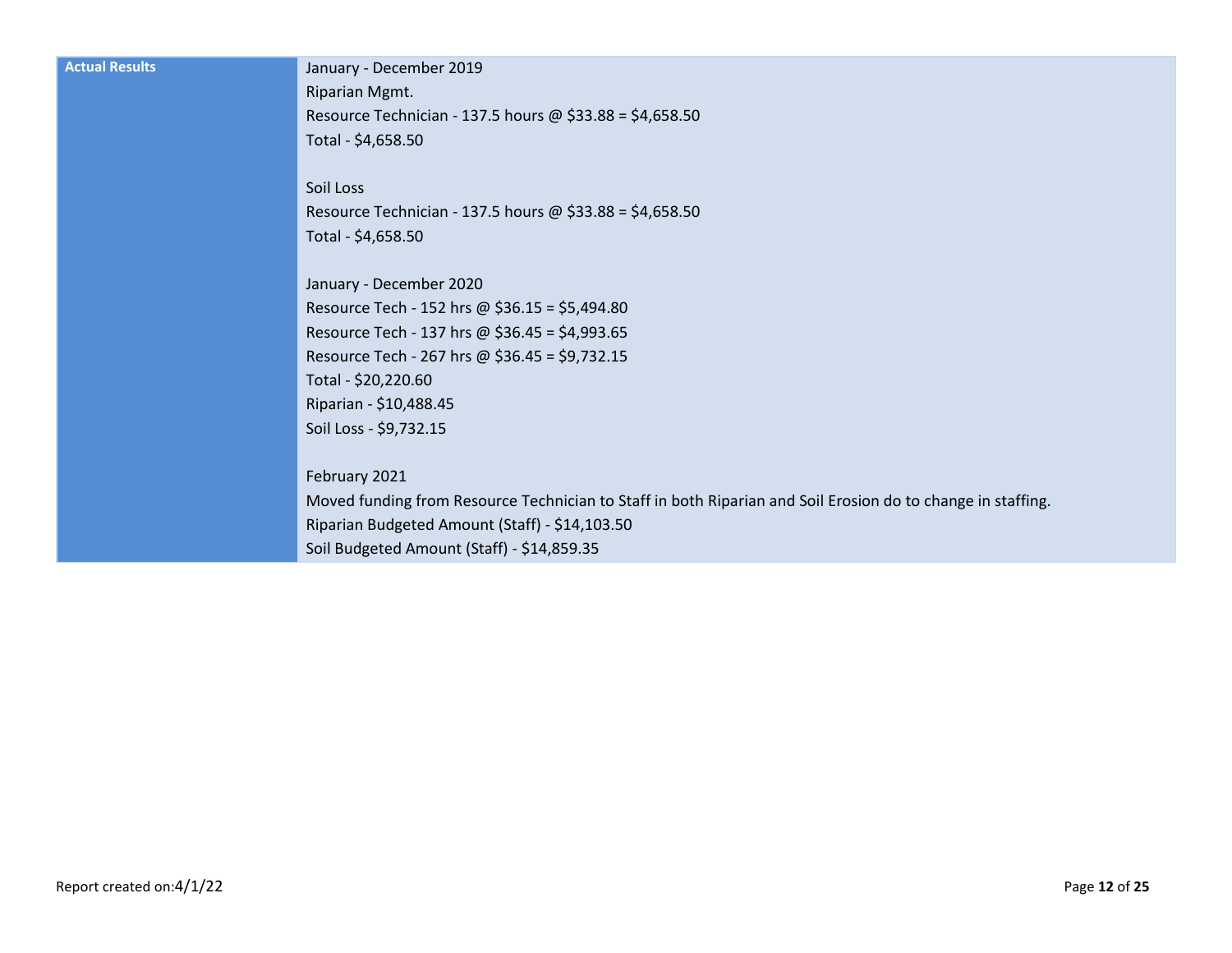| <b>Grant Activity - Riparian Zone Management - 2019 - Staff</b> |                                                                                                                                                                                                                                                                                                                                                                                                                                                                                                                                                                                                                                                                                                                                                                                                                                                                                                                                                                                                                                                                                                                                                                                                                                                                                                                                           |                 |           |
|-----------------------------------------------------------------|-------------------------------------------------------------------------------------------------------------------------------------------------------------------------------------------------------------------------------------------------------------------------------------------------------------------------------------------------------------------------------------------------------------------------------------------------------------------------------------------------------------------------------------------------------------------------------------------------------------------------------------------------------------------------------------------------------------------------------------------------------------------------------------------------------------------------------------------------------------------------------------------------------------------------------------------------------------------------------------------------------------------------------------------------------------------------------------------------------------------------------------------------------------------------------------------------------------------------------------------------------------------------------------------------------------------------------------------|-----------------|-----------|
| <b>Description</b>                                              | Staff will provide Riparian Management Zone assistance (including administration, information, education, technical and<br>engineering services) to landowners including buffers, filter strips, native tree plantings, pasture management and<br>structural practices to help stabilize targeted riparian areas.<br>These funds will include staff time and benefits (if appropriate for position).<br>CAPACITY GRANT OBLIGATION: \$4,250.00<br>Cottonwood County Comprehensive Local Water Plan (Pg. 23-25)<br>Priority Concern 1. Improve Surface Water Quality<br>Goal 1: Prevent further degradation of stream and lake water quality in Cottonwood County<br>Objective 1.a: Protect Soil from Erosion and Prevent Agricultural Runoff.<br>1.a-2: Educate landowners on lakeshore and streambank stabilization practices.<br>1.a-3: Promote the use of buffer strips along ditches, streams and lakes within Cottonwood County utilizing available<br>conservation programs and incentives.<br>1.a-4: Promote conservation practices and programs to landowners in Cottonwood County. These include State Cost-Share,<br>RIM, RIM/WRP, CRP, EQIP, CSP and others.<br>1.a-8; 1.a-13; 1.a-18 and 1.a-23: Promote, assist and seek funding to reduce erosion by installing eligible streambank and<br>lakeshore stabilization projects. |                 |           |
| <b>Category</b>                                                 | PROJECT DEVELOPMENT                                                                                                                                                                                                                                                                                                                                                                                                                                                                                                                                                                                                                                                                                                                                                                                                                                                                                                                                                                                                                                                                                                                                                                                                                                                                                                                       |                 |           |
| <b>Start Date</b>                                               | $4-Dec-18$                                                                                                                                                                                                                                                                                                                                                                                                                                                                                                                                                                                                                                                                                                                                                                                                                                                                                                                                                                                                                                                                                                                                                                                                                                                                                                                                | <b>End Date</b> | 31-Dec-21 |
| <b>Has Rates and Hours?</b>                                     | Yes                                                                                                                                                                                                                                                                                                                                                                                                                                                                                                                                                                                                                                                                                                                                                                                                                                                                                                                                                                                                                                                                                                                                                                                                                                                                                                                                       |                 |           |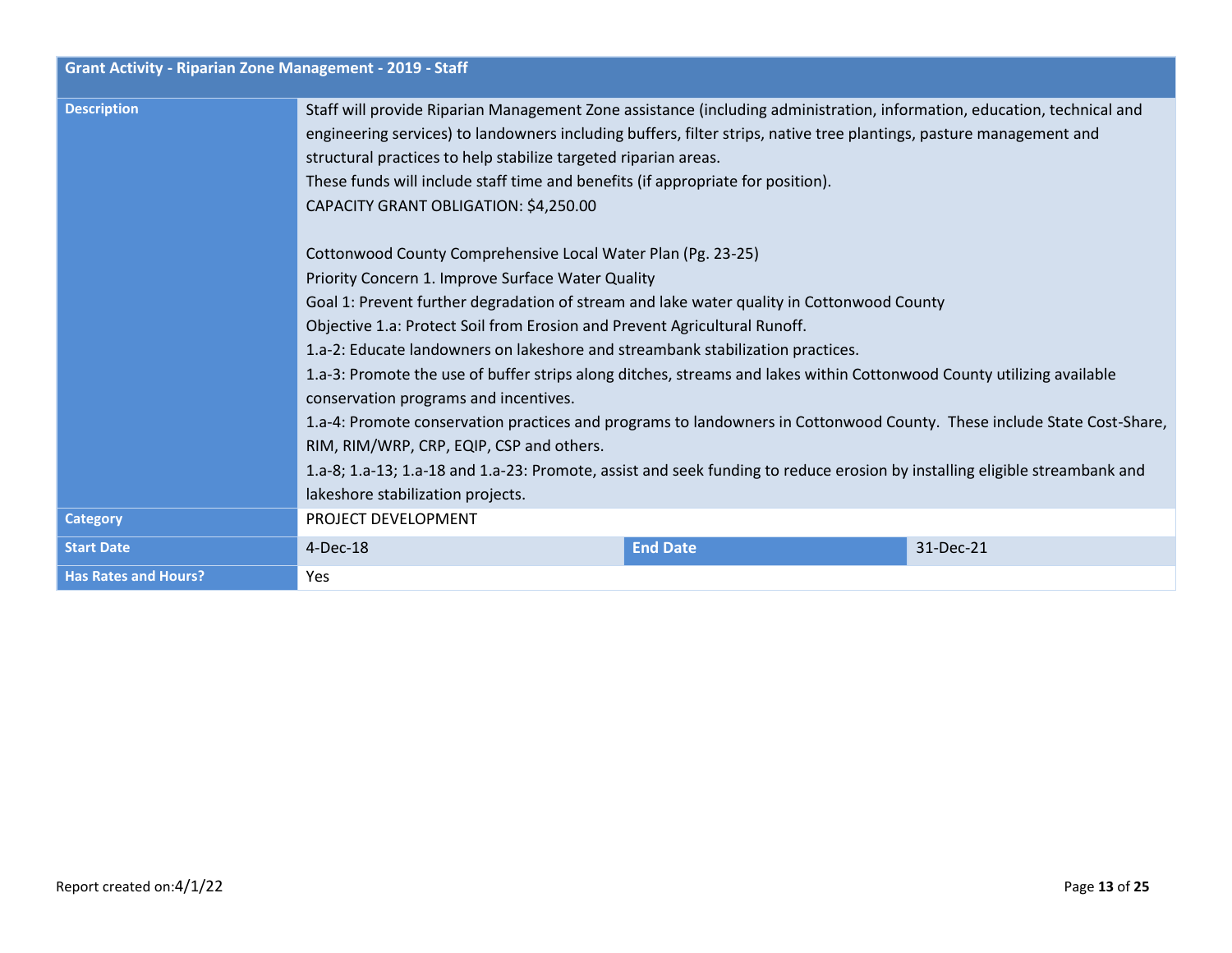| <b>Actual Results</b>    | April 2020: Work plan change.                                                                                         |
|--------------------------|-----------------------------------------------------------------------------------------------------------------------|
|                          | GIS collaboration with County and remaining funds for conservation work.                                              |
|                          | Staff included will be Administrator, Administrative Program Assistant, Sr. Technician, Watershed Specialist, Program |
|                          | Technician2.                                                                                                          |
|                          | Total Match Funds - Staff - \$6,375.00                                                                                |
|                          | January - December 2020                                                                                               |
|                          | Program Tech/Farm Bill - 1.5 hrs @ \$48.97 = \$73.46                                                                  |
|                          | Program Tech2 - 40 hrs @ $$34.33 = $1,373.20$                                                                         |
|                          | Program Tech2 - 23.5 hrs @ \$34.33 = \$806.76                                                                         |
|                          | Sr Technician - 7.5 hrs @ \$71.33 = \$534.98                                                                          |
|                          | Total - \$2,788.40                                                                                                    |
|                          | Riparian - \$1,446.66                                                                                                 |
|                          | Soil Loss - \$1,341.74                                                                                                |
|                          | January - December 2020 - Local Match                                                                                 |
|                          | Program Tech2 - 155 hrs @ \$34.33 = \$5,321.15                                                                        |
|                          | Program Tech/Farm Bill - 10 hrs @ \$48.97 = \$489.70                                                                  |
|                          | Program Assistant - 99 hrs @38.46 = \$3,807.54                                                                        |
|                          | Total - \$9,618.39                                                                                                    |
|                          | All under Soil Loss - Local Match - \$9,618.39                                                                        |
|                          | February 2021                                                                                                         |
|                          | Moved funds from Resource Tech to Staff in Riparian & Soil Erosion.                                                   |
|                          | Riparian Budgeted Amount (Staff) - \$14,103.50                                                                        |
|                          | Soil Budgeted Amount (Staff) - \$14,859.35                                                                            |
|                          | Staff includes Administrator, Admin Program Asst, Sr Tech, Program Tech (2) and Watershed Specialist (if hired).      |
|                          | January - December 2021                                                                                               |
|                          | June - Program Assistant - 61.25 hrs. @ \$51.52 = \$3,155.60                                                          |
|                          | October - District Administrator - 101.5 hrs. @ \$80.08 = \$8,128.12                                                  |
|                          | TOTAL Soil Loss - \$11,283.72                                                                                         |
|                          | January - December 2021                                                                                               |
| Report created on:4/1/22 | Page 14 of 25                                                                                                         |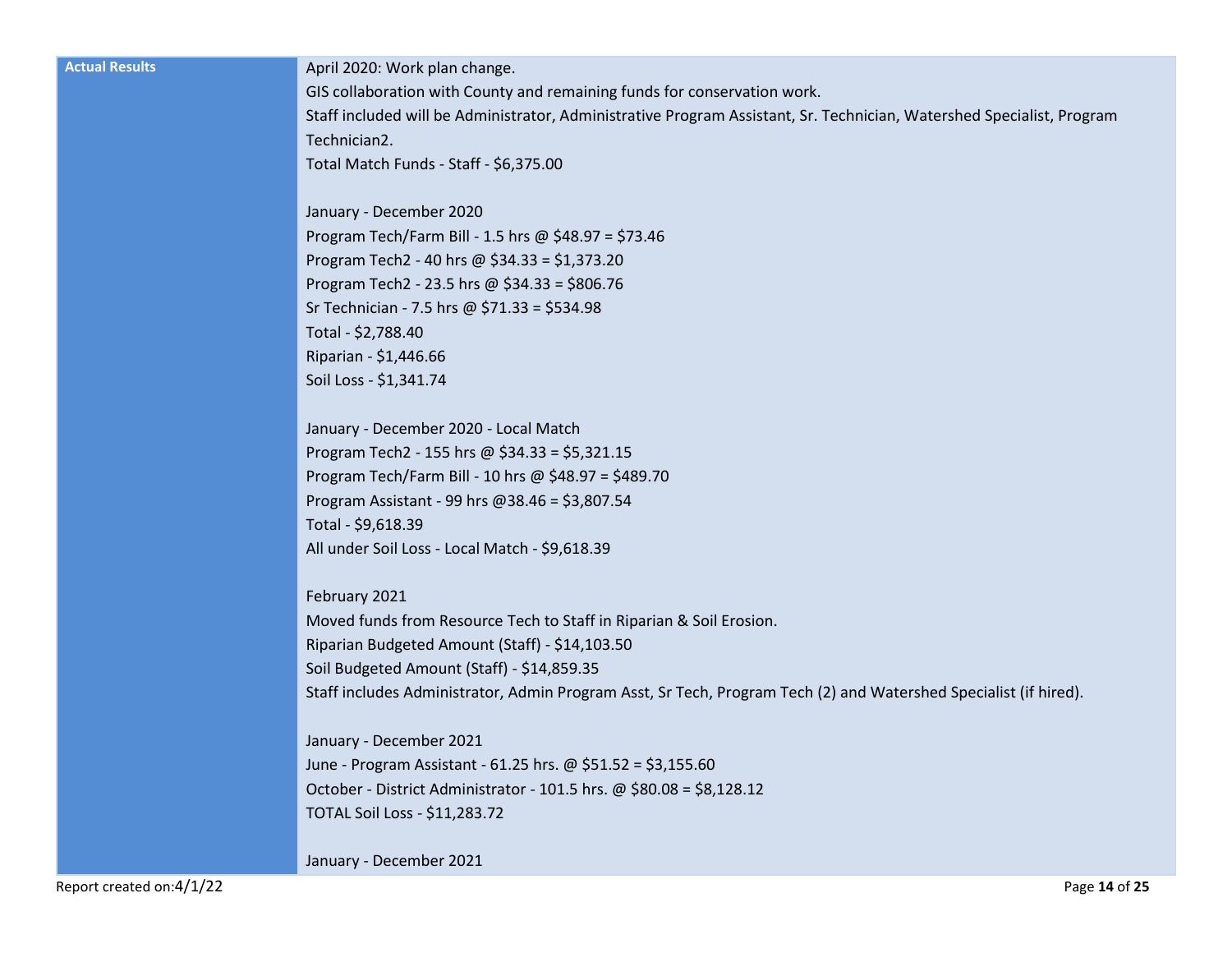March - Program Tech(2) - 132.5 hrs. @ \$38.33 = \$5,078.73 June - Farm Bill/Program Tech - 35.5 hrs. @ \$57.12 = \$2,027.76 July - Sr Technician - 3 hrs. @ \$65.60 = \$196.80 July - Farm Bill/Program Tech - 17 hrs. @ \$57.12 = \$971.04 October - Sr Technician - 1 hr. @ \$65.60 = \$65.60 October - Farm Bill/Program Tech - 45.5 hrs. @ \$57.12 = \$2,598.96 October - Program Tech(2) - 31 hrs. @ \$38.33 = \$1,188.23 TOTAL - Riparian - \$12,127.12

January - December 2021 MATCH - Riparian - \$6,185.05 Farm Bill/Program Tech - 14 hrs. @ \$57.12 = \$799.68 Program Technician2 - 140.5 hrs. @ \$38.33 = \$5,385.37

MATCH - Soil Loss - \$1,713.60 Farm Bill/Program Tech - 30 hrs. @ \$57.12 = \$1,713.60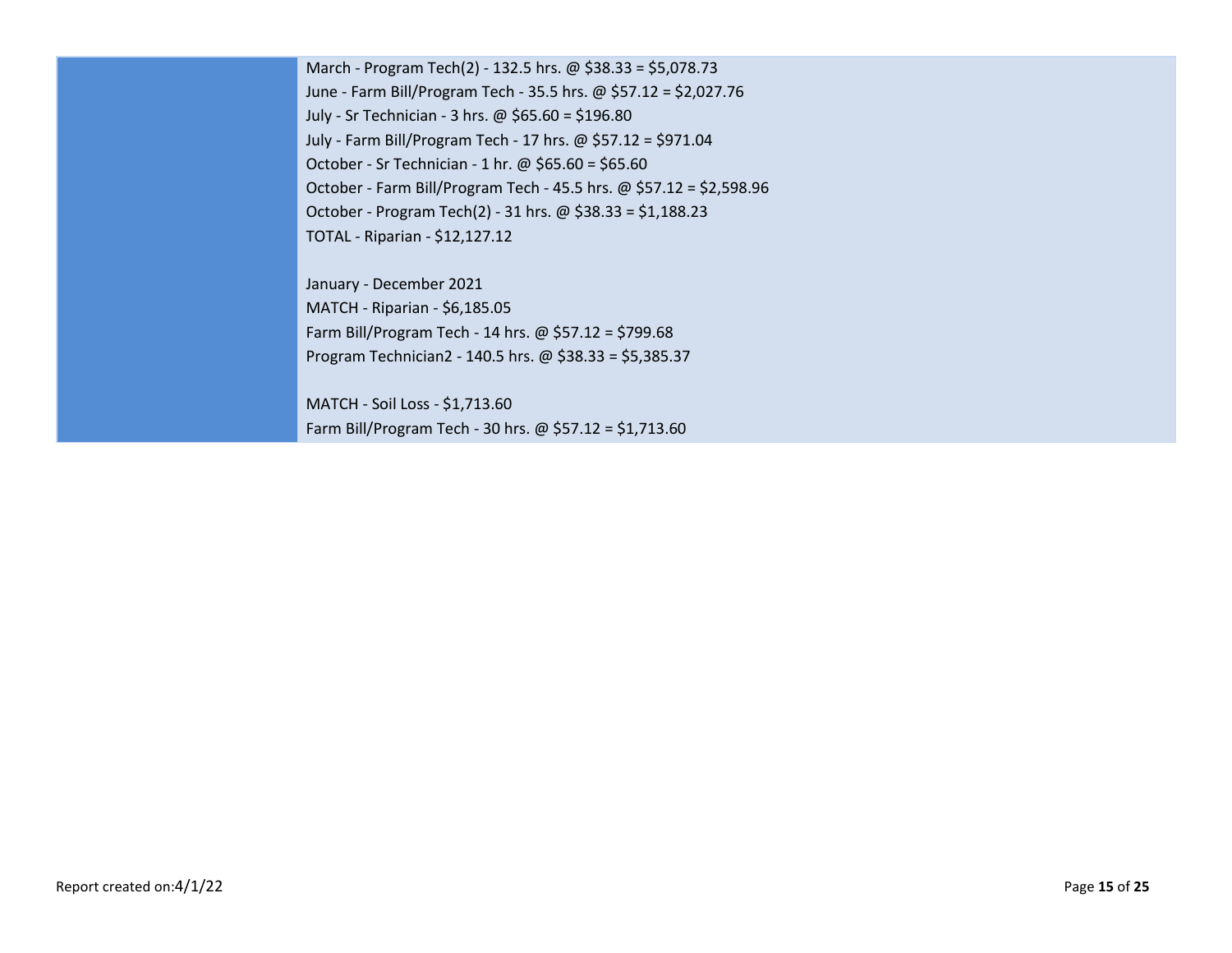| <b>Grant Activity - Soil Erosion - 2019 - GIS Specialist</b> |                                                                                                                                                                                                                                                                                                                                                                                                                                                                                                                                                                                                                                                                                                                                                                                                                                                                                                                                                                                                                                                                                                                                                                                                                                                                                                                                                                         |                 |           |
|--------------------------------------------------------------|-------------------------------------------------------------------------------------------------------------------------------------------------------------------------------------------------------------------------------------------------------------------------------------------------------------------------------------------------------------------------------------------------------------------------------------------------------------------------------------------------------------------------------------------------------------------------------------------------------------------------------------------------------------------------------------------------------------------------------------------------------------------------------------------------------------------------------------------------------------------------------------------------------------------------------------------------------------------------------------------------------------------------------------------------------------------------------------------------------------------------------------------------------------------------------------------------------------------------------------------------------------------------------------------------------------------------------------------------------------------------|-----------------|-----------|
| <b>Description</b>                                           | Cottonwood County and the Cottonwood SWCD hired a GIS Specialist in 2017 to be used 50/50 by each entity. The County<br>Commissioners approved the additional allocation of \$22,750 to the Cottonwood SWCD to provide matching funds to be<br>used for the continuation of this position.<br>The position will be housed in the Cottonwood SWCD and County Land Management Office and overseen by the<br>Cottonwood SWCD Administrator.<br>The scope of this position at the SWCD and County Land Management Office will be to completed GIS work for the SSTS,<br>Feedlot, WCA, Local Water Plan, RIM/CREP Programs; along with Riparian and Soil Erosion information to help with<br>targeting areas of high concern.<br>MINUTES HAVE BEEN ATTACHED THROUGH ELINK.<br>Wages, benefits and insurance will be computed through a calculated hourly rate.<br>Supplies, training, mileage and rent will be separate because they are through the SWCD.<br>The District will contribute up to half-time with the County paying for the remaining position.<br>FULL TIME: 2088 x \$38.78 = \$80,972.64<br>HALF TIME: \$40,486.32<br>RIPARIAN MANAGEMENT CAPACITY GRANT FUNDS: \$9,900.00<br>SOIL EROSION CAPACITY GRANT FUNDS: \$9,900.00<br>RIPARIAN MANAGEMENT MATCH FUNDS: \$11,375.00 (Cottonwood County)<br>SOIL EROSION MATCH FUNDS: \$11,375.00 (Cottonwood County) |                 |           |
|                                                              | Cottonwood County Comprehensive Local Water Plan (Pgs. 30, 39 and 49 - By Watershed)<br>Priority Concern 1. Improve Surface Water Quality                                                                                                                                                                                                                                                                                                                                                                                                                                                                                                                                                                                                                                                                                                                                                                                                                                                                                                                                                                                                                                                                                                                                                                                                                               |                 |           |
|                                                              | Goal 1: Prevent further degradation of stream and lake water quality in Cottonwood County                                                                                                                                                                                                                                                                                                                                                                                                                                                                                                                                                                                                                                                                                                                                                                                                                                                                                                                                                                                                                                                                                                                                                                                                                                                                               |                 |           |
|                                                              | Objective 1.a: Protect Soil from Erosion and Prevent Agricultural Runoff.                                                                                                                                                                                                                                                                                                                                                                                                                                                                                                                                                                                                                                                                                                                                                                                                                                                                                                                                                                                                                                                                                                                                                                                                                                                                                               |                 |           |
|                                                              | 1.a-7: Promote, assist and seek funding to reduce erosion by stalling eligible streambank and lakeshore stabilization<br>projects.                                                                                                                                                                                                                                                                                                                                                                                                                                                                                                                                                                                                                                                                                                                                                                                                                                                                                                                                                                                                                                                                                                                                                                                                                                      |                 |           |
| <b>Category</b>                                              | INVENTORY/MAPPING                                                                                                                                                                                                                                                                                                                                                                                                                                                                                                                                                                                                                                                                                                                                                                                                                                                                                                                                                                                                                                                                                                                                                                                                                                                                                                                                                       |                 |           |
| <b>Start Date</b>                                            | 4-Dec-18                                                                                                                                                                                                                                                                                                                                                                                                                                                                                                                                                                                                                                                                                                                                                                                                                                                                                                                                                                                                                                                                                                                                                                                                                                                                                                                                                                | <b>End Date</b> | 31-Dec-21 |
| <b>Has Rates and Hours?</b>                                  | Yes                                                                                                                                                                                                                                                                                                                                                                                                                                                                                                                                                                                                                                                                                                                                                                                                                                                                                                                                                                                                                                                                                                                                                                                                                                                                                                                                                                     |                 |           |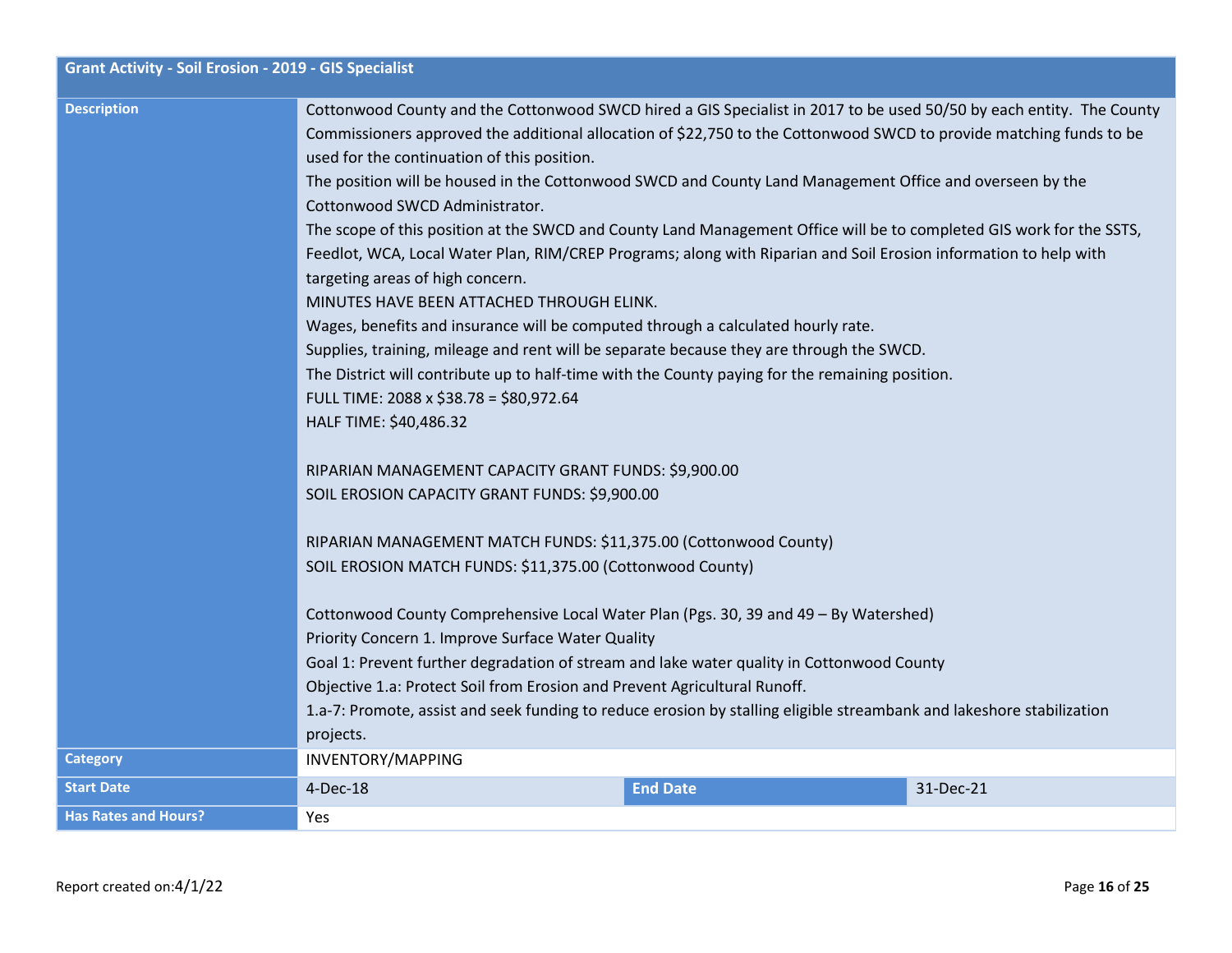**Actual Results** January - December 2019 The GIS Specialist left the position in June of 2019.

> Hours - March - June 2019 Riparian Mgmt. GIS Specialist - 168.75 hours @ \$26.14 = \$4,411.13 Insurance - Life/Health - \$882.66 Total - \$5,293.79

Soil Loss GIS Specialist - 168.75 hours @ \$26.14 = \$4,411.12 (Rounding) Insurance - Life/Health - \$882.66 Total - \$5,293.78

April 2020:

The Cottonwood Soil and Water Conservation District is requesting a work plan change for FY19 District Capacity Service Grant P-19-2349 – \$122,750, which expired December 31, 2021.

The reason for the work plan change reflects on the GIS position collaboration with Cottonwood County. As directed by the Cottonwood County Commissioners they were only requesting funding from the District Capacity to pay for the SWCD portion of the GIS position. The other funding from the State is to be used by the SWCD for our continued conservation work.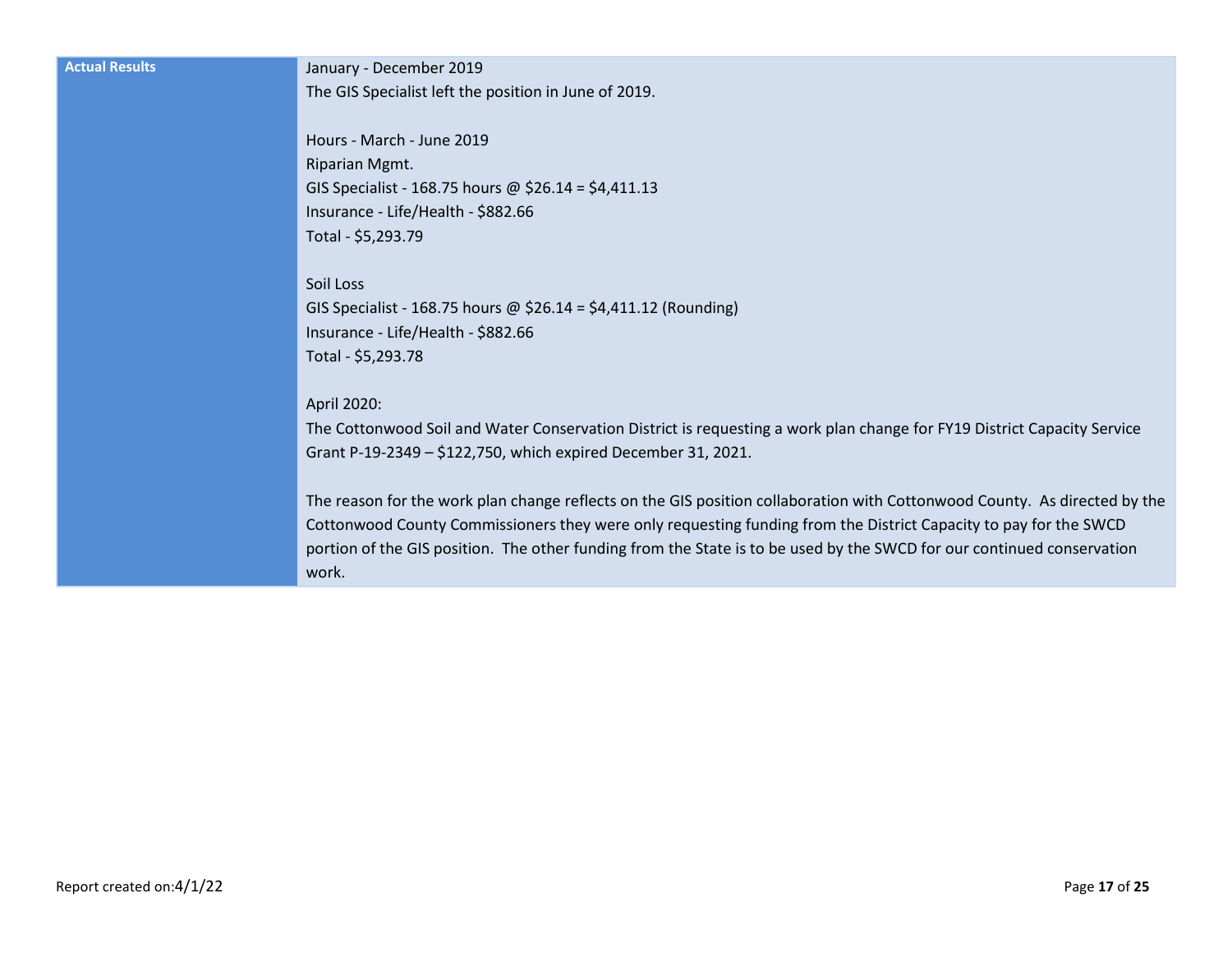| <b>Grant Activity - Soil Erosion - 2019 - Programs Assistant</b> |                                                                                                                                                                                                                                                                                                                                                                                                                                                                                                                                                                                                                                                                                                                                                                                                   |                 |           |
|------------------------------------------------------------------|---------------------------------------------------------------------------------------------------------------------------------------------------------------------------------------------------------------------------------------------------------------------------------------------------------------------------------------------------------------------------------------------------------------------------------------------------------------------------------------------------------------------------------------------------------------------------------------------------------------------------------------------------------------------------------------------------------------------------------------------------------------------------------------------------|-----------------|-----------|
| <b>Description</b>                                               | The Cottonwood SWCD hired an Administrative Programs Assistant in 2018. This position will work all programs through<br>the SWCD and through our Provision of Services Contract for Cottonwood County. Duties will include but not limited to<br>information education including Children's Water Festival, Fair, Environmental Fair; circulation advertising and newsletters<br>for various programs; rainfall monitoring program; Elink Reporting for programs. This position will allow existing staff to<br>focus on customer requests for Buffers, CREP, Feedlots, SSTS, LWP, TSA and GERBA activities.<br>Category reflects project support activities which will directly support the goals and outcomes of our office and the Local<br>Water Plan.<br>CAPACITY GRANT FUNDING: \$15,000.00 |                 |           |
|                                                                  | Cottonwood County Comprehensive Local Water Plan (Pg. 23)<br>Priority Concern 1. Improve Surface Water Quality<br>Goal 1: Prevent further degradation of stream and lake water quality in Cottonwood County<br>Objective 1.a: Protect Soil from Erosion and Prevent Agricultural Runoff.<br>1.a-1: Assist with coordination and funding of environmental education events for the students of Cottonwood County.<br>These include (but not limited to) Children's Water Festival, Environmental Fair, Fifth Grade Conservation Day, 4th Grade<br><b>Water Awareness.</b><br>1.a-4: Promote conservation practices and programs to landowners in Cottonwood County. These include State Cost-Share,<br>RIM, RIM/WRP, CRP, EQIP, CSP and others.                                                    |                 |           |
| <b>Category</b>                                                  | ADMINISTRATION/COORDINATION                                                                                                                                                                                                                                                                                                                                                                                                                                                                                                                                                                                                                                                                                                                                                                       |                 |           |
| <b>Start Date</b>                                                | 4-Dec-18                                                                                                                                                                                                                                                                                                                                                                                                                                                                                                                                                                                                                                                                                                                                                                                          | <b>End Date</b> | 31-Dec-21 |
| <b>Has Rates and Hours?</b>                                      | Yes                                                                                                                                                                                                                                                                                                                                                                                                                                                                                                                                                                                                                                                                                                                                                                                               |                 |           |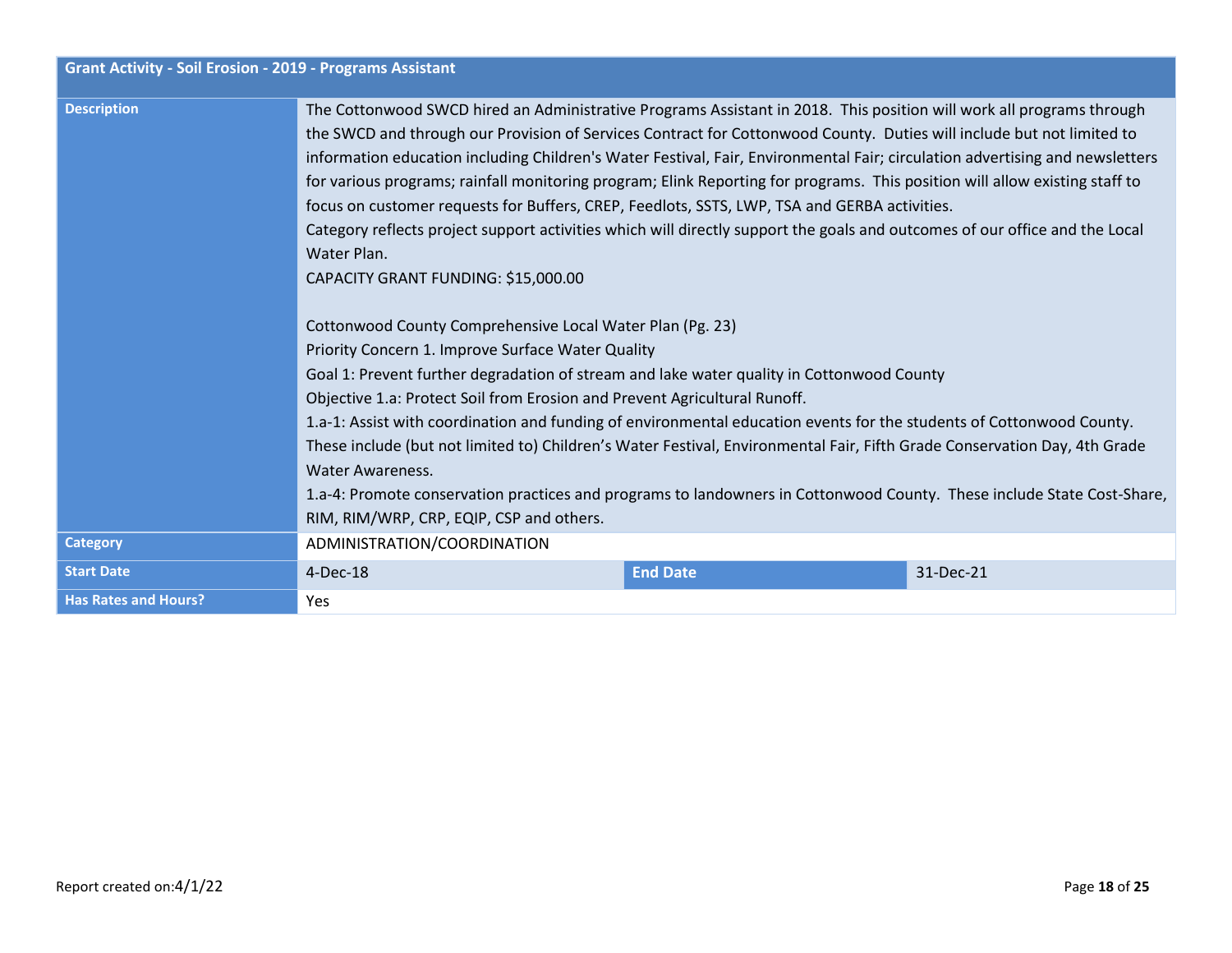| <b>Actual Results</b> | January - December 2020                            |
|-----------------------|----------------------------------------------------|
|                       | Program Assistant                                  |
|                       | 349.75 hrs @ \$38.15 = \$13,342.97                 |
|                       | 130.5 hrs @ \$38.15 = \$4,978.58                   |
|                       | 251.75 hrs @ \$38.46 = \$9,682.31                  |
|                       | Total - \$28,003.86                                |
|                       | Riparian - \$13,342.97                             |
|                       | Soil Loss - \$14,660.89                            |
|                       |                                                    |
|                       | January - December 2021                            |
|                       | Program Assistant - 32 hrs. @ $$51.52 = $1,648.64$ |
|                       | TOTAL Riparian - \$1,648.64                        |
|                       |                                                    |
|                       | Program Assistant - 6 hrs. @ \$51.52 = \$309.12    |
|                       | TOTAL Soil Loss - \$309.12                         |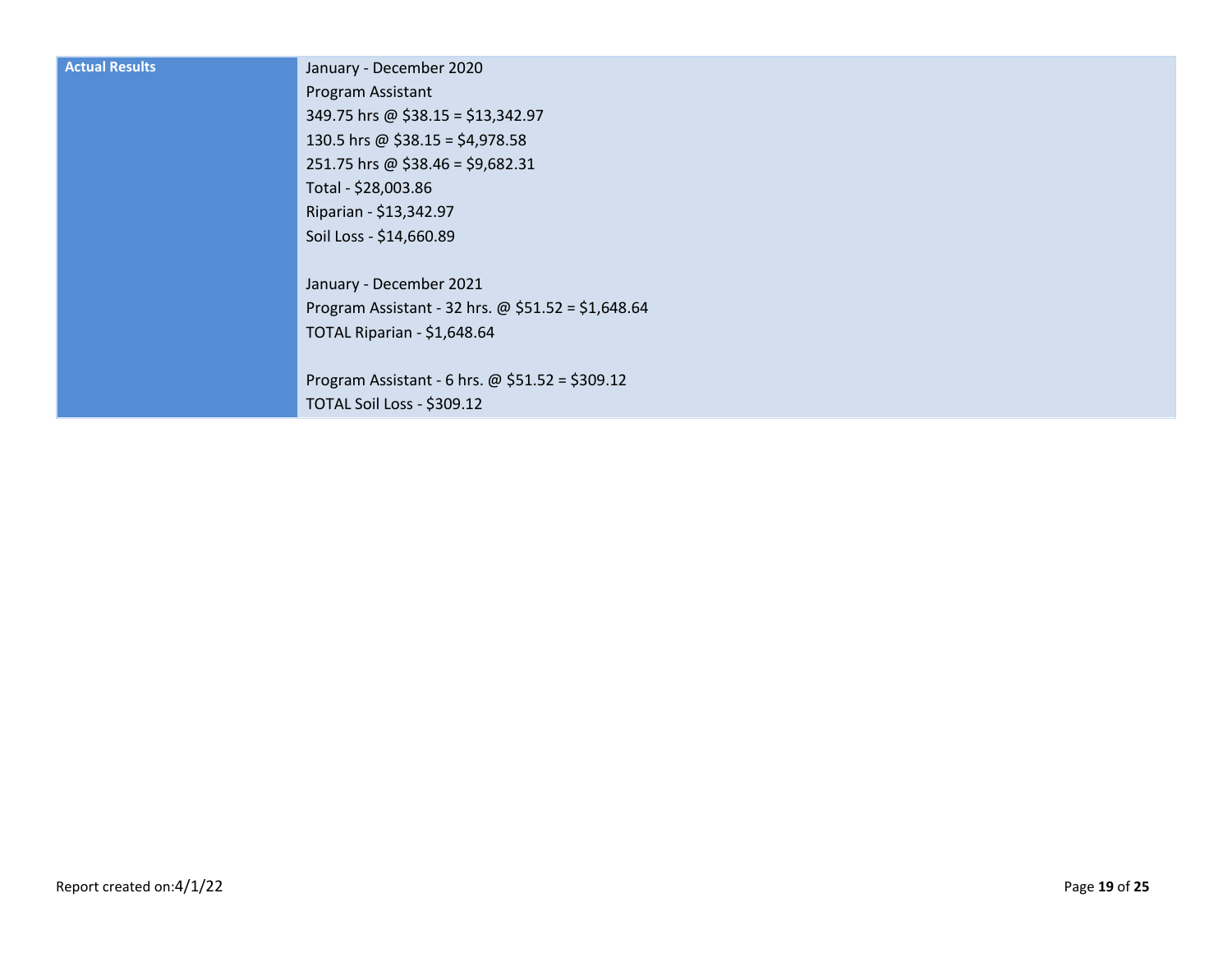| <b>Grant Activity - Soil Erosion - 2019 - Staff</b> |                                                                                                                                                                                                                                                                                                                                                                                                                                                                                                                                                                                                                                                                               |                 |           |
|-----------------------------------------------------|-------------------------------------------------------------------------------------------------------------------------------------------------------------------------------------------------------------------------------------------------------------------------------------------------------------------------------------------------------------------------------------------------------------------------------------------------------------------------------------------------------------------------------------------------------------------------------------------------------------------------------------------------------------------------------|-----------------|-----------|
| <b>Description</b>                                  | Staff will provide Soil Loss assistance (including administration, information, education, technical and engineering services)<br>to landowners including buffers, filter strips, ecological practices (including a focus on soil health and cover crops) and<br>structural practices to help stabilize targeted vulnerable soils.<br>These funds will include staff time and benefits (if appropriate for position).<br>CAPACITY GRANT OBLIGATION: \$4,250.00<br>Cottonwood County Comprehensive Local Water Plan (Pg. 29)<br>Priority Concern 1. Improve Surface Water Quality<br>Goal 1: Prevent further degradation of stream and lake water quality in Cottonwood County |                 |           |
|                                                     | Objective 1.d: Address TMDL Impaired Waters.<br>1.d.3; 1.c.5; 1.c.7.                                                                                                                                                                                                                                                                                                                                                                                                                                                                                                                                                                                                          |                 |           |
| <b>Category</b>                                     | PROJECT DEVELOPMENT                                                                                                                                                                                                                                                                                                                                                                                                                                                                                                                                                                                                                                                           |                 |           |
| <b>Start Date</b>                                   | $4$ -Dec-18                                                                                                                                                                                                                                                                                                                                                                                                                                                                                                                                                                                                                                                                   | <b>End Date</b> | 31-Dec-21 |
| <b>Has Rates and Hours?</b>                         | <b>Yes</b>                                                                                                                                                                                                                                                                                                                                                                                                                                                                                                                                                                                                                                                                    |                 |           |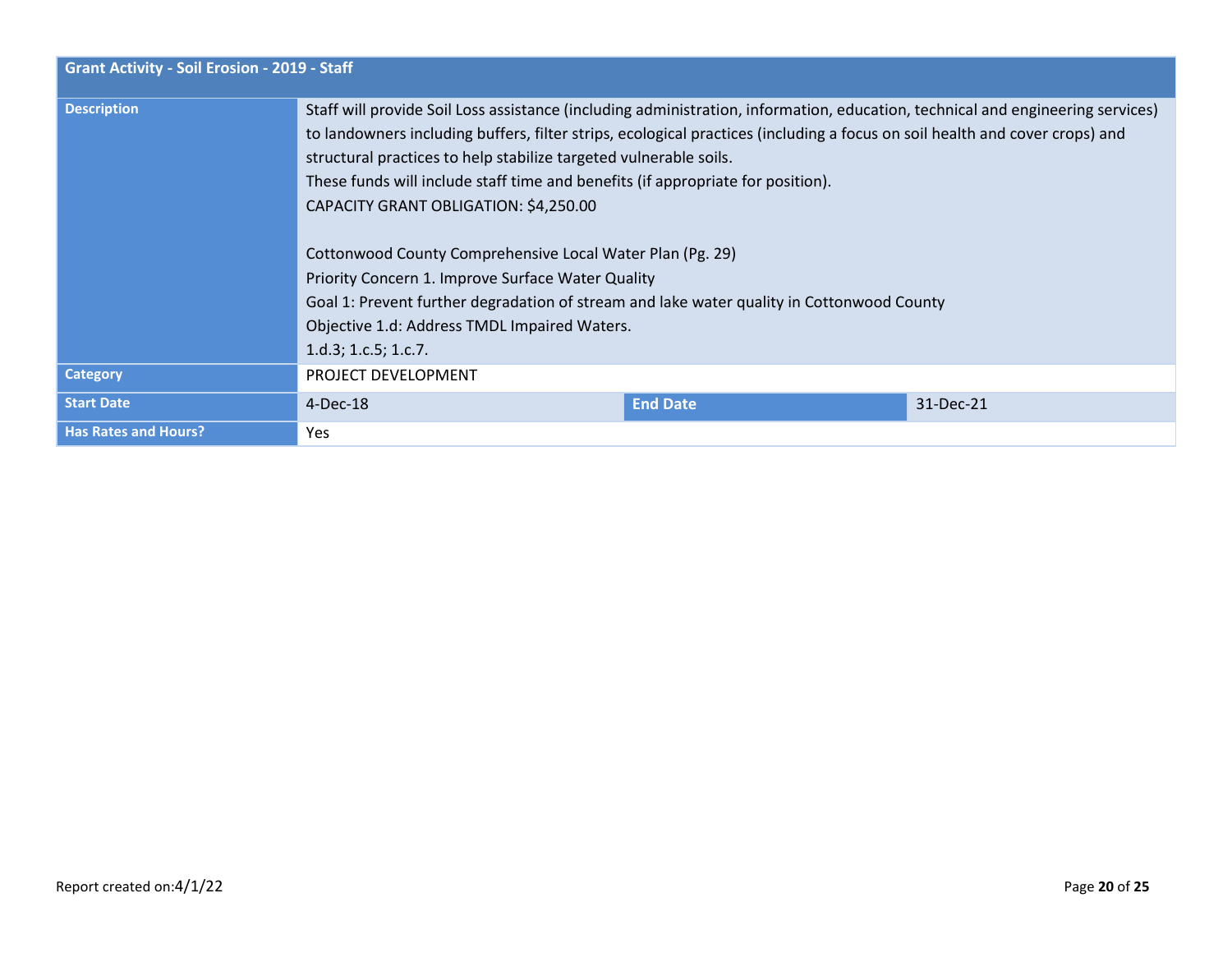| <b>Actual Results</b> |  |  |
|-----------------------|--|--|
|                       |  |  |
|                       |  |  |

April 2020: Work plan change. GIS collaboration with County, with remaining funds used for conservation work. Staff Administrator, Admin Program Assistant, Sr Tech, Watershed Specialist, Program Tech2. Total Match Funds - Staff - \$11,375.00

January - December 2020 Program Tech/Farm Bill - 1.5 hrs @ \$48.97 = \$73.46 Program Tech2 - 40 hrs @ \$34.33 = \$1,373.20 Program Tech2 - 23.5 hrs @ \$34.33 = \$806.76 Sr Technician - 7.5 hrs @ \$71.33 = \$534.98 Total - \$2,788.40 Riparian - \$1,446.66 Soil Loss - \$1,341.74

January - December 2020 - Local Match Program Tech2 - 155 hrs @ \$34.33 = \$5,321.15 Program Tech/Farm Bill - 10 hrs @ \$48.97 = \$489.70 Program Assistant - 99 hrs @38.46 = \$3,807.54 Total - \$9,618.39 All under Soil Loss - Local Match - \$9,618.39

February 2021 Change Resource Tech to Staff in both Riparian/Soil Erosion. Riparian Budgeted Amount (Staff) - \$14,103.50 Soil Budgeted Amount (Staff) - \$14,859.35 Soil Budgeted Amount (Staff) - \$14,859.35 Staff includes Administrator, Admin Program Asst, Sr Tech, Program Tech2 and Watershed Specialist (if hired).

January - December 2021 June - Program Assistant - 61.25 hrs. @ \$51.52 = \$3,155.60 October - District Administrator - 101.5 hrs. @ \$80.08 = \$8,128.12 TOTAL Soil Loss - \$11,283.72

January - December 2021 March - Program Tech(2) - 132.5 hrs. @ \$38.33 = \$5,078.73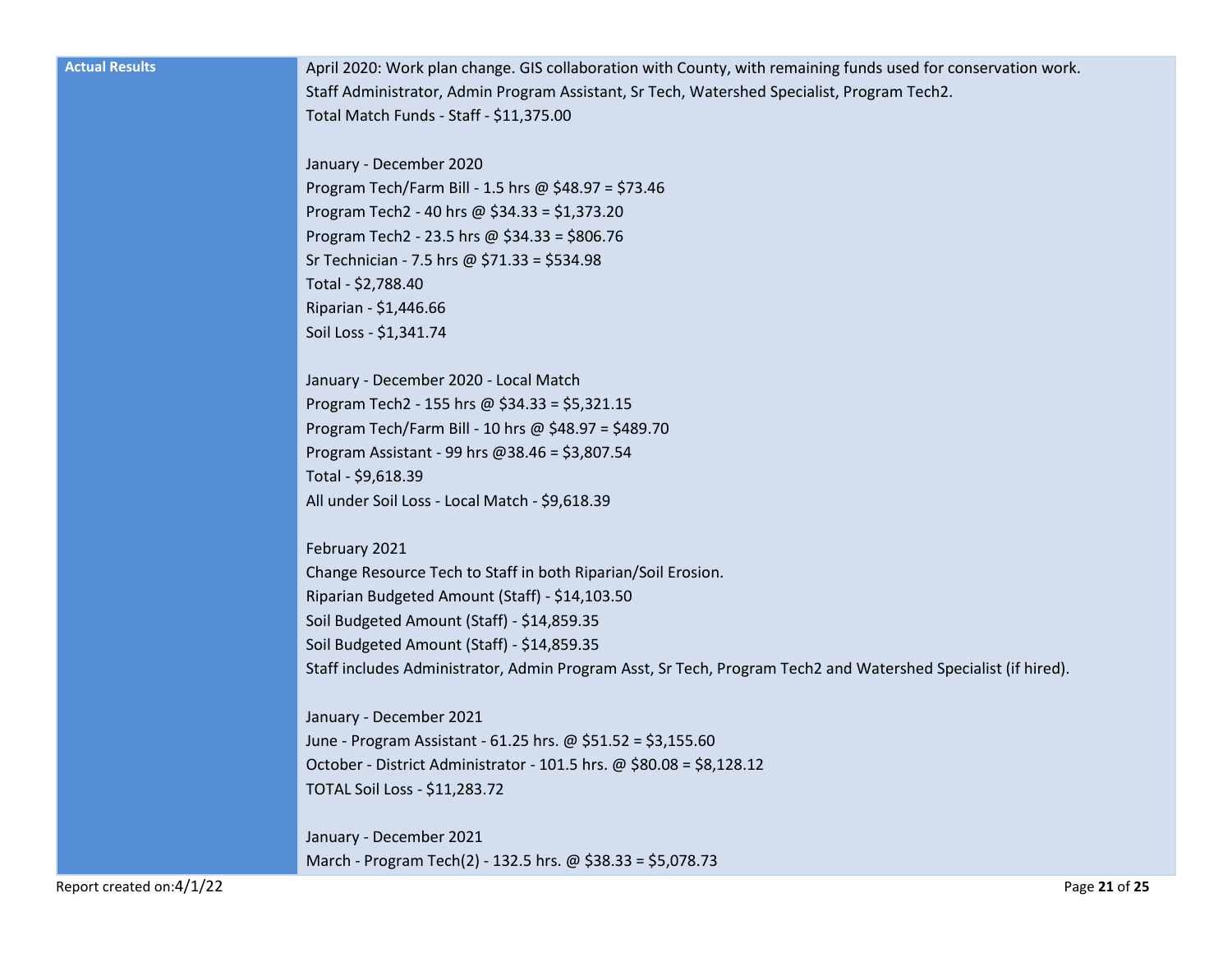June - Farm Bill/Program Tech - 35.5 hrs. @ \$57.12 = \$2,027.76 July - Sr Technician - 3 hrs. @ \$65.60 = \$196.80 July - Farm Bill/Program Tech - 17 hrs. @ \$57.12 = \$971.04 October - Sr Technician - 1 hr. @ \$65.60 = \$65.60 October - Farm Bill/Program Tech - 45.5 hrs. @ \$57.12 = \$2,598.96 October - Program Tech(2) - 31 hrs. @ \$38.33 = \$1,188.23 TOTAL - Riparian - \$12,127.12

January - December 2021 MATCH - Riparian - \$6,185.05 Farm Bill/Program Tech - 14 hrs. @ \$57.12 = \$799.68 Program Technician2 - 140.5 hrs. @ \$38.33 = \$5,385.37

MATCH - Soil Loss - \$1,713.60 Farm Bill/Program Tech - 30 hrs. @ \$57.12 = \$1,713.60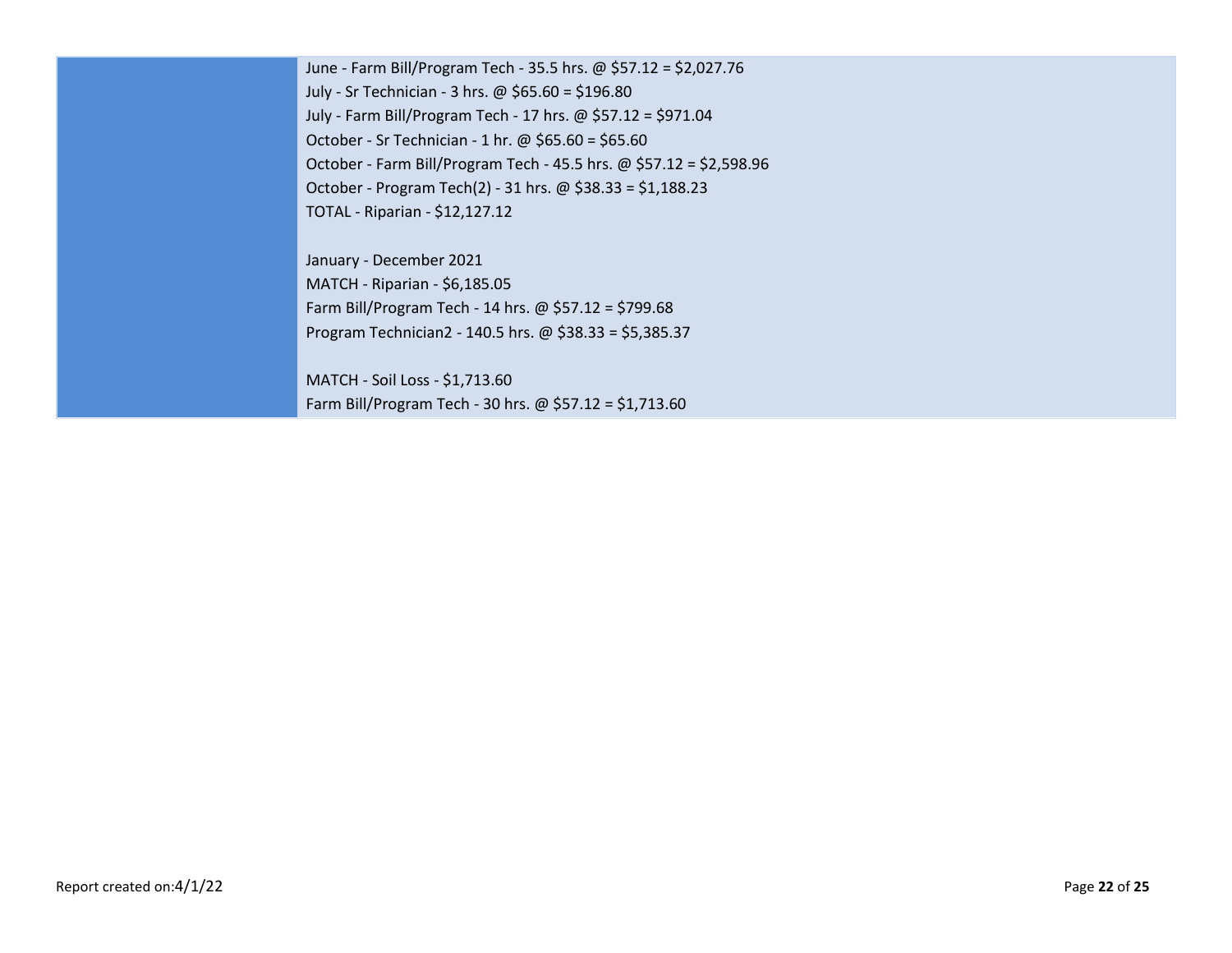| <b>Grant Activity - Soil Erosion - Resource Technician</b> |                                                                                                                                                                                                                                                                                                                                                                                                                                                                                                                                                                                                                                                                                                                                                                                                                                                                                                                                                                                                                                                                                                                                                                 |                 |           |
|------------------------------------------------------------|-----------------------------------------------------------------------------------------------------------------------------------------------------------------------------------------------------------------------------------------------------------------------------------------------------------------------------------------------------------------------------------------------------------------------------------------------------------------------------------------------------------------------------------------------------------------------------------------------------------------------------------------------------------------------------------------------------------------------------------------------------------------------------------------------------------------------------------------------------------------------------------------------------------------------------------------------------------------------------------------------------------------------------------------------------------------------------------------------------------------------------------------------------------------|-----------------|-----------|
| <b>Description</b>                                         | The District Resource Technician directly with landowners to help identify their resource concerns and work to implement<br>conservation practices. Position focus will include targeting of resource concerns, implementation of conservation<br>practices, Wetland Conservation Act and other resource programs as deemed necessary.<br>The District is working towards increasing our technical capacity and bmp workload. This position will work towards the<br>installation of more grass waterways (7,260 ft - 5 acres), sediment control basins (5 no.), terraces (3 no.) with a special<br>emphasis on cover crops (200 acres) and assisting with the Buffer Initiative.<br>In the Riparian Management Zone assistance to landowners will include buffers, filter strips, native tree plantings, pasture<br>management and structural practices to help stabilize targeted riparian areas.<br>CAPACITY GRANT OBLIGATION: \$25,000.00<br>Cottonwood County Comprehensive Local Water Plan (Pg. 23-25)<br>Priority Concern 1. Improve Surface Water Quality<br>Goal 1: Prevent further degradation of stream and lake water quality in Cottonwood County |                 |           |
|                                                            | Objective 1.a: Protect Soil from Erosion and Prevent Agricultural Runoff.<br>1.a-2: Educate landowners on lakeshore and streambank stabilization practices.<br>1.a-3: Promote the use of buffer strips along ditches, streams and lakes within Cottonwood County utilizing available<br>conservation programs and incentives.                                                                                                                                                                                                                                                                                                                                                                                                                                                                                                                                                                                                                                                                                                                                                                                                                                   |                 |           |
|                                                            | 1.a-4: Promote conservation practices and programs to landowners in Cottonwood County. These include State Cost-Share,<br>RIM, RIM/WRP, CRP, EQIP, CSP and others.<br>1.a-8; 1.a-13; 1.a-18 and 1.a-23: Promote, assist and seek funding to reduce erosion by installing eligible streambank and<br>lakeshore stabilization projects.                                                                                                                                                                                                                                                                                                                                                                                                                                                                                                                                                                                                                                                                                                                                                                                                                           |                 |           |
| <b>Category</b>                                            | TECHNICAL/ENGINEERING ASSISTANCE                                                                                                                                                                                                                                                                                                                                                                                                                                                                                                                                                                                                                                                                                                                                                                                                                                                                                                                                                                                                                                                                                                                                |                 |           |
| <b>Start Date</b>                                          | 4-Dec-18                                                                                                                                                                                                                                                                                                                                                                                                                                                                                                                                                                                                                                                                                                                                                                                                                                                                                                                                                                                                                                                                                                                                                        | <b>End Date</b> | 31-Dec-21 |
| <b>Has Rates and Hours?</b>                                | Yes                                                                                                                                                                                                                                                                                                                                                                                                                                                                                                                                                                                                                                                                                                                                                                                                                                                                                                                                                                                                                                                                                                                                                             |                 |           |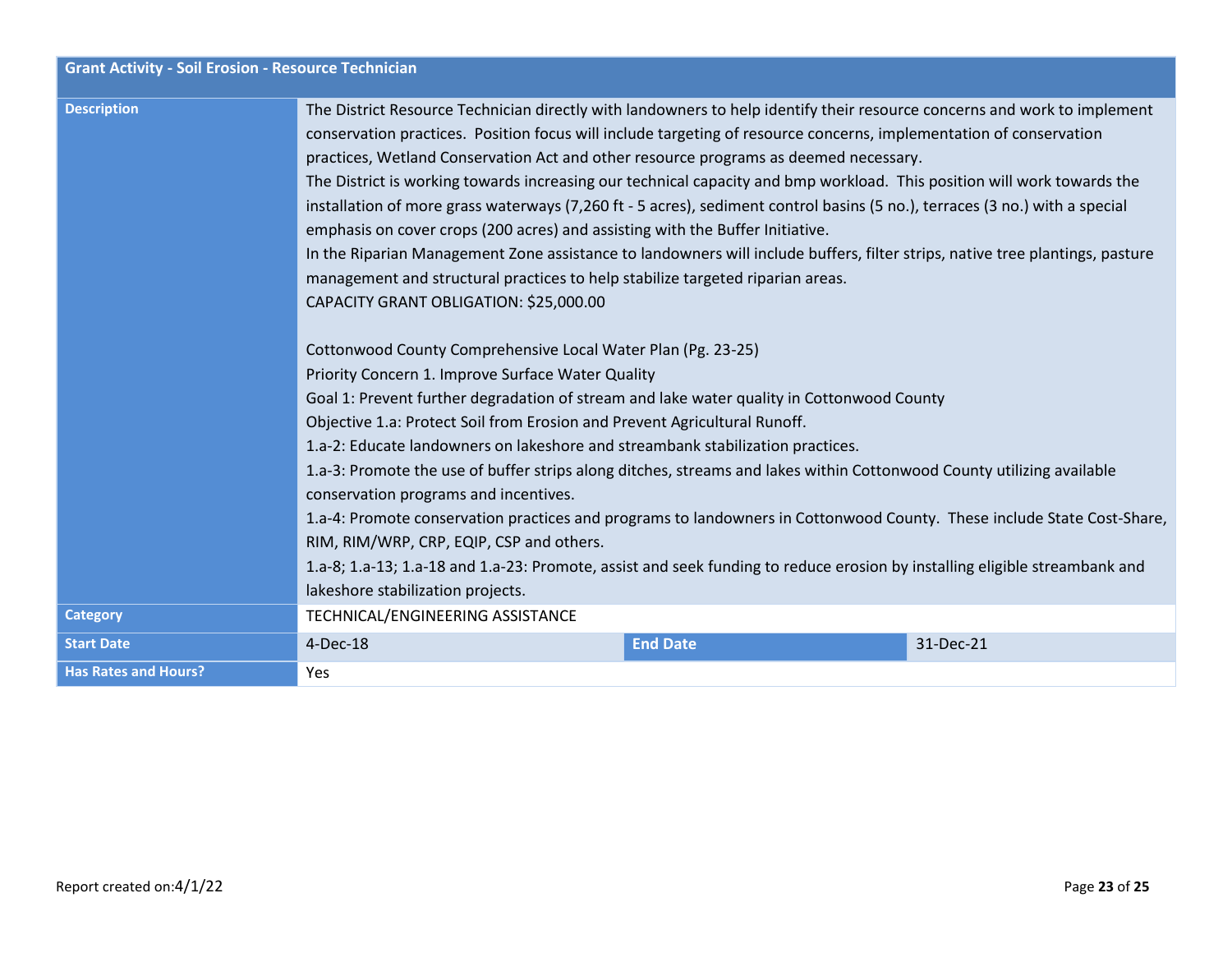| <b>Actual Results</b> | January - December 2019                                                                                     |
|-----------------------|-------------------------------------------------------------------------------------------------------------|
|                       | Riparian Mgmt.                                                                                              |
|                       | Resource Technician - 137.5 hours @ $$33.88 = $4,658.50$                                                    |
|                       | Total - \$4,658.50                                                                                          |
|                       |                                                                                                             |
|                       | Soil Loss                                                                                                   |
|                       | Resource Technician - 137.5 hours @ $$33.88 = $4,658.50$                                                    |
|                       | Total - \$4,658.50                                                                                          |
|                       |                                                                                                             |
|                       | January - December 2020                                                                                     |
|                       | Resource Tech - 152 hrs @ $$36.15 = $5,494.80$                                                              |
|                       | Resource Tech - 137 hrs @ \$36.45 = \$4,993.65                                                              |
|                       | Resource Tech - 267 hrs @ \$36.45 = \$9,732.15                                                              |
|                       | Total - \$20,220.60                                                                                         |
|                       | Riparian - \$10,488.45                                                                                      |
|                       | Soil Loss - \$9,732.15                                                                                      |
|                       |                                                                                                             |
|                       | February 2021                                                                                               |
|                       | Moved funding from Resource Technician to Staff in both Riparian and Soil Erosion do to change in staffing. |
|                       | Riparian Budgeted Amount (Staff) - \$14,103.50                                                              |
|                       | Soil Budgeted Amount (Staff) - \$14,859.35                                                                  |

# **Grant Attachments**

| <b>Document Name</b>                                                      | <b>Document Type</b>                | <b>Description</b>                                                          |
|---------------------------------------------------------------------------|-------------------------------------|-----------------------------------------------------------------------------|
| 2019 SWCD Local Capacity Amendment                                        | <b>Grant Agreement</b><br>Amendment |                                                                             |
| 2019 SWCD Local Capacity and Buffer Law<br>Implementation                 | <b>Grant Agreement</b>              | 2019 SWCD Local Capacity and Buffer Law Implementation -<br>Cottonwood SWCD |
| 2019 SWCD Local Capacity and Buffer Law<br><b>Implementation EXECUTED</b> | <b>Grant Agreement</b>              | 2019 SWCD Local Capacity and Buffer Law Implementation -<br>Cottonwood SWCD |
| <b>All Details Report</b>                                                 | <b>Workflow Generated</b>           | Workflow Generated - All Details Report - 01/29/2020                        |
| <b>All Details Report</b>                                                 | <b>Workflow Generated</b>           | Workflow Generated - All Details Report - 01/29/2020                        |